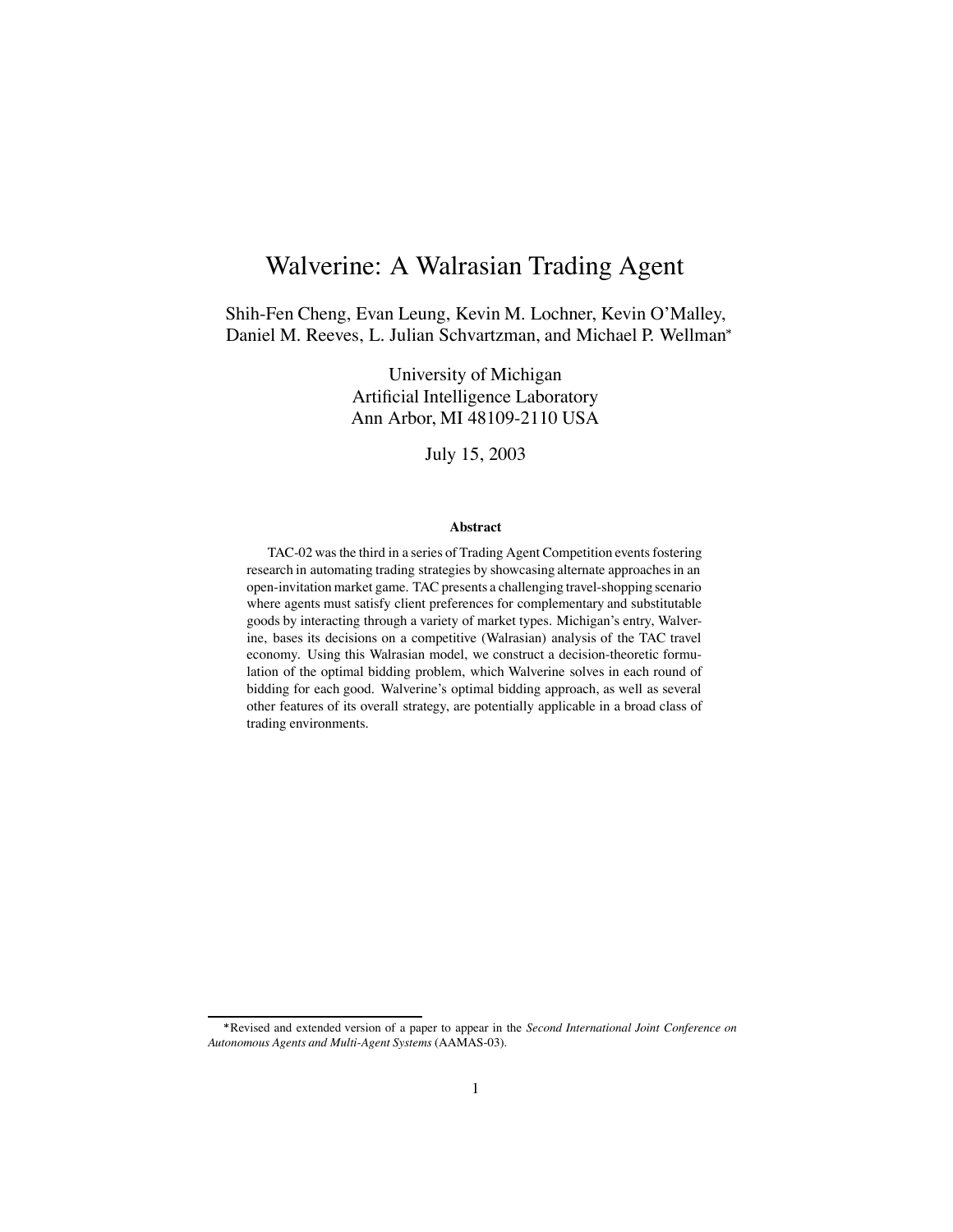### **1 Introduction**

The annual Trading Agent Competition (TAC) provides a periodic forum for exploring the interaction of strategies for a challenging market game. The original motivation for TAC was to encourage agent researchers interested in trading to focus on a common problem, involving multiple interrelated goods traded simultaneously in a strategically complex setting (Wellman *et al.*, 2001). The TAC series has succeeded in attracting significant participation (approximately 20 entries per year, a majority of which clearly reflect a substantial effort), and most importantly, producing a sizable body of ideas and results, as reflected in over a dozen published reports to date.<sup>1</sup>

After operating the competition for its first two years, the University of Michigan entered TAC for the first time in 2002. TAC-02, organized by the Swedish Institute of Computer Science (SICS), was held in Edmonton, Canada, in July. The field of 19 entrants included many strong contenders from the previous year (Wellman *et al.*, 2003)—several of which were significantly improved (Greenwald, 2003a)—as well as some newcomers.

Our agent, "Walverine", gets its name from the University of Michigan team mascot (the wolverine—a variety of weasel), and Léon Walras, the 19th-century economist who first envisioned the concept of interacting markets in price equilibrium (Walras, 1954). Walverine's overall approach can be characterized as "competitive analysis" forming expectations based on a model where agents behave as if their actions have no effect on prices (Arrow and Hahn, 1971). From such assumptions about the other agents' behavior, Walverine formulates a decision-theoretic model of its bidding problem, and issues its offers accordingly.

Embodying the competitive analysis approach in a software trading agent has led us to develop several novel techniques. Although worked out in detail specifically for the TAC environment, we expect that the underlying ideas will prove applicable to a broad range of trading contexts.

# **2 Trading Agent Competition**

### **2.1 TAC Rules**

The TAC game presents a travel-shopping task, where traders assemble flights, hotels, and entertainment into trips for a set of eight probabilistically generated clients. Clients are described by their preferred arrival and departure days ( $pa$  and  $pd$ ), the premium (*hp*) they are willing to pay to stay at the "Towers" (T) hotel rather than "Shanties" (S), and their respective values ( $e_1, e_2, e_3$ ) for three different types of entertainment events. The agents' objective is to maximize the value of trips for their clients, net of expenditures in the markets for travel goods. The three categories of goods are exchanged through distinct market mechanisms.

*Flights*. A feasible trip includes air transportation both ways, comprising an inflight day *i* and outflight day j,  $1 \leq i < j \leq 5$ . Flights in and out each day are sold independently, at prices determined by a stochastic process. The initial price for each

<sup>1</sup>http://auction2.eecs.umich.edu/researchreport.html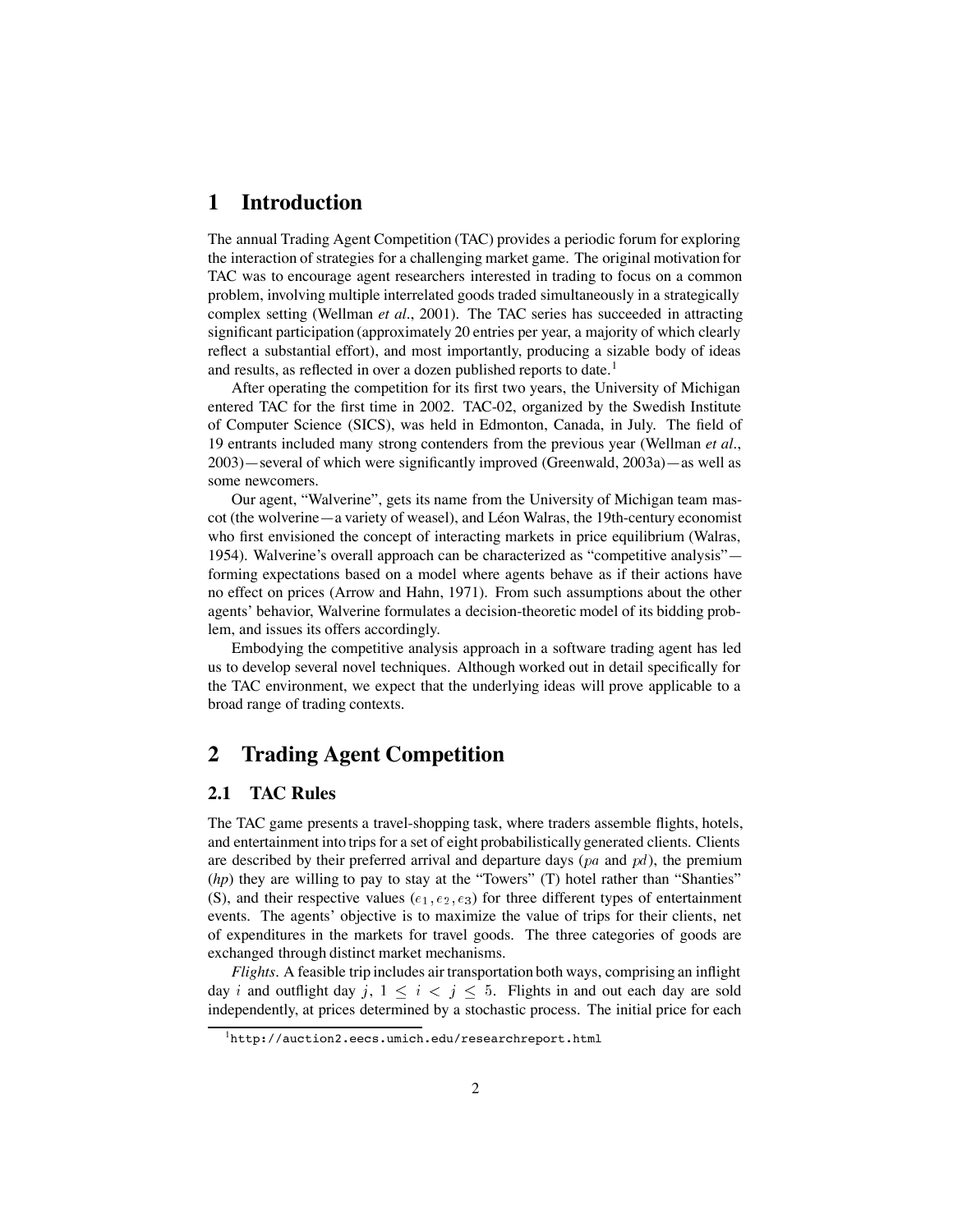flight is  $\sim U[250, 400]$ , and follows a random walk thereafter with an increasingly upward bias.

*Hotels*. Feasible trips must also include a room in one of the two hotels for each night of the client's stay. There are 16 rooms available in each hotel each night, and these are sold through ascending 16th-price auctions. Agents submit bids for various quantities, specifying the price offered for each additional unit. When the auction closes, the units are allocated to the 16 highest offers, with all bidders paying the price of the lowest winning offer. Each minute, the hotel auctions issue *quotes*, indicating the 16th- (*ASK*) and 17th-highest (*BID*) prices among the currently active unit offers (Wurman *et al.*, 1998). Starting at minute four, one of the hotel auctions is selected at random to close, with the others remaining active and open for bids.

Hotel bidders are also subject to a "beat-the-quote" rule (Wurman *et al.*, 2001), requiring that any new bid offer to purchase at least one unit at a price of  $ASK + 1$ , and at least as many units at  $ASK + 1$  as the agent was previously winning at  $ASK$ .

*Entertainment*. Agents receive an initial random allocation of entertainment tickets (indexed by type and day), which they may allocate to their own clients or sell to other agents through continuous double auctions (Friedman and Rust, 1993). The entertainment auctions issue *BID* and *ASK* quotes representing the highest outstanding buy and lowest sell offer, respectively, and remain open for buying and selling throughout the 12-minute game duration. A client may sell tickets that it does not own, but must pay a penalty of 200 per ticket for any "short sales" not covered by the end of the game.

A feasible client trip r is defined by an inflight day  $in_r$ , outflight day  $out_r$ , hotel type ( $H_r$ , which is 1 if T and 0 if S), and entertainment types ( $E_r$ , a subset of  $\{1, 2, 3\}$ ). The value of this trip is given by

$$
v(r) = 1000 - 100(|pa - in_r| + |pd - out_r|) + hp \cdot H_r + \sum_{i \in E_r} e_i.
$$
 (1)

At the end of a game instance, the TAC server calculates the optimal allocation of trips to clients for each agent, given final holdings of flights, hotels, and entertainment. The agent's game score is its total client trip utility, minus net expenditures in the TAC auctions.

#### **2.2 Lessons from Previous TAC Events**

In designing Walverine, we had the benefit of learning from two years of observing the efforts of other TAC agent designers (Stone and Greenwald, 2003; Wellman *et al.*, 2001). We outline some of the lessons that particularly influenced our thinking about the competition.

First, agents are generally quite competent. Our initial game design embedded several key issues we thought relevant for agent strategy, and despite the lack of prior discussion, most of the entrants recognized these, and moreover discovered others we did not anticipate. The second year's entrants explicitly built on methods disclosed after the first competition, and disclosed these advances as well. Thus, there was good reason to expect the agents to get better, and that the level of competition would be especially high in the final stage of the tournament.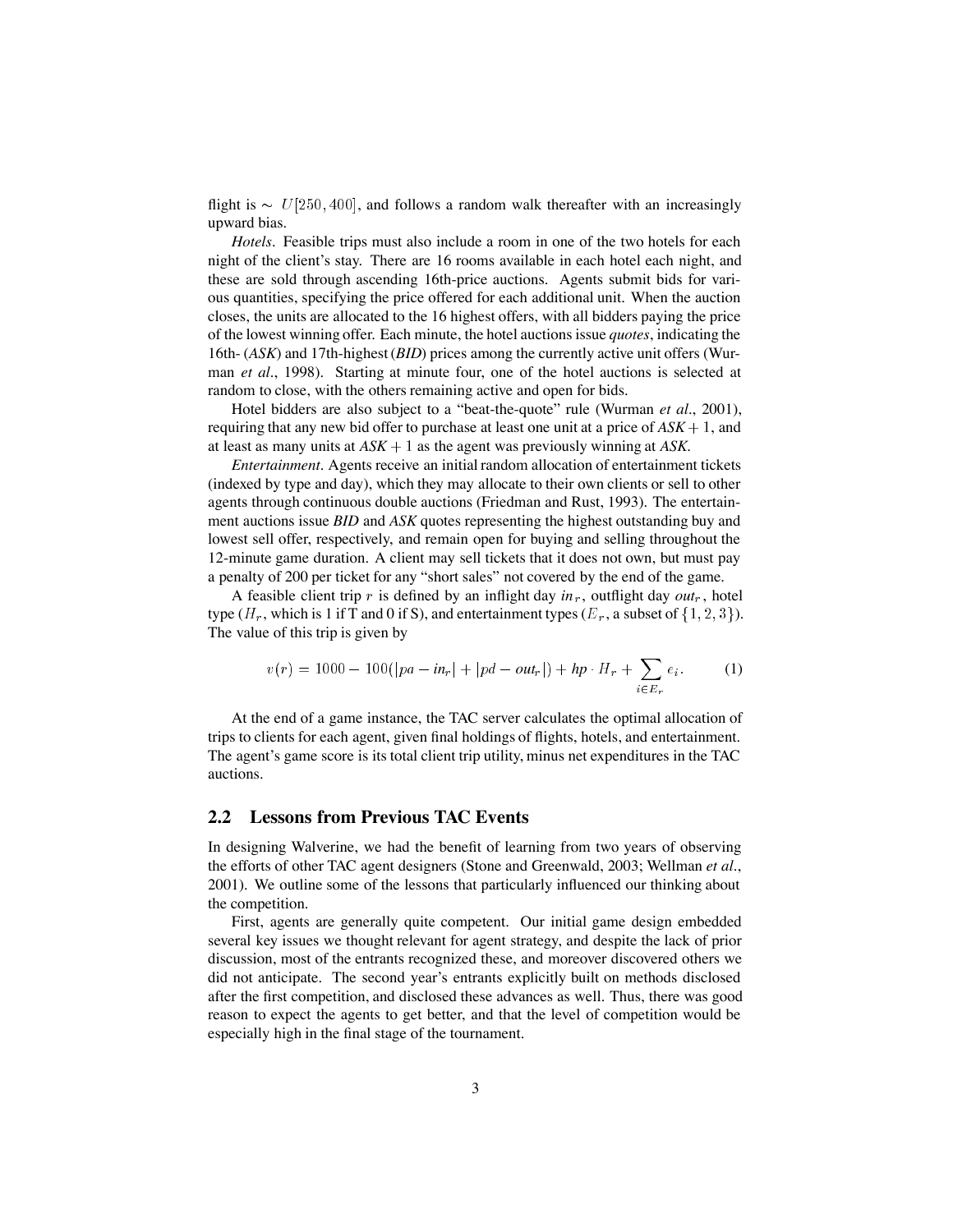Second, agents tend to improve dramatically during the course of the tournament. At the time of the preliminary rounds (qualifying and seeding), entrants are still debugging their implementations and refining their designs. Therefore, patterns observed in early games may not be strong evidence for behavior in the finals.

Third, calculating optimal allocations and marginal valuations is feasible, and important (Greenwald and Boyan, 2001; Stone *et al.*, 2001).

Finally, the hotel market is sufficiently competitive that depending on prices to be reasonable without even monitoring them is a viable strategy. This fact was evidenced most dramatically by the success of livingagents in TAC-01 (Fritschi and Dorer, 2002; Wellman *et al.*, 2001).

### **3 Walverine Framework**

Based on these observations, we decided early in our design process to commit to the hypothesis that the TAC domain resembles a competitive economy. That is, we take as a basic presumption that the aggregate behavior of eight trading agents could be successfully approximated by a model in which each behaves according to the dictates of perfect competition. This does not mean we literally believe that the agents act as perfect competitors (they patently do not), nor that they should. Indeed, a rational *strategic* agent should take into account that its choices will affect prices, and as described below, our Walverine attempts to do so. Competitive behavior is merely a modeling assumption chosen to balance accuracy and tractability.

One consequence of adopting a model of this sort is that we did not depend substantially on empirical data as input to our trading strategy. This is an advantage in light of the observation above that the preliminary rounds tend to differ qualitatively from the finals. Although Walverine does have some free parameters that could have benefited by tuning for performance, we deliberately resisted this approach in favor of maintaining a commitment to our analytical models.

### **3.1 Architecture**

Walverine's functional architecture is depicted in Figure 1. Dividing the agent into modular components facilitated the development of Walverine's strategy, as well as its software realization, especially given the number of programmers involved (all of the coauthors). We partitioned the bidding decisions into one strategy for flight and hotel acquisition, and another for entertainment trading. Assuming the availability of only one direct API connection to the TAC server, we routed all bid messages and query results through a local proxy standing between SICS and our trading components. An optimization server answers queries about optimal packages and marginal values to both strategy components, given information about transactions, and actual and predicted prices. There is no direct communication between the flight/hotel and entertainment modules; rather, all information is passed implicitly through the optimizer. That is, answers to optimization queries submitted by one module reflect state information set by the other in performing its own optimization queries.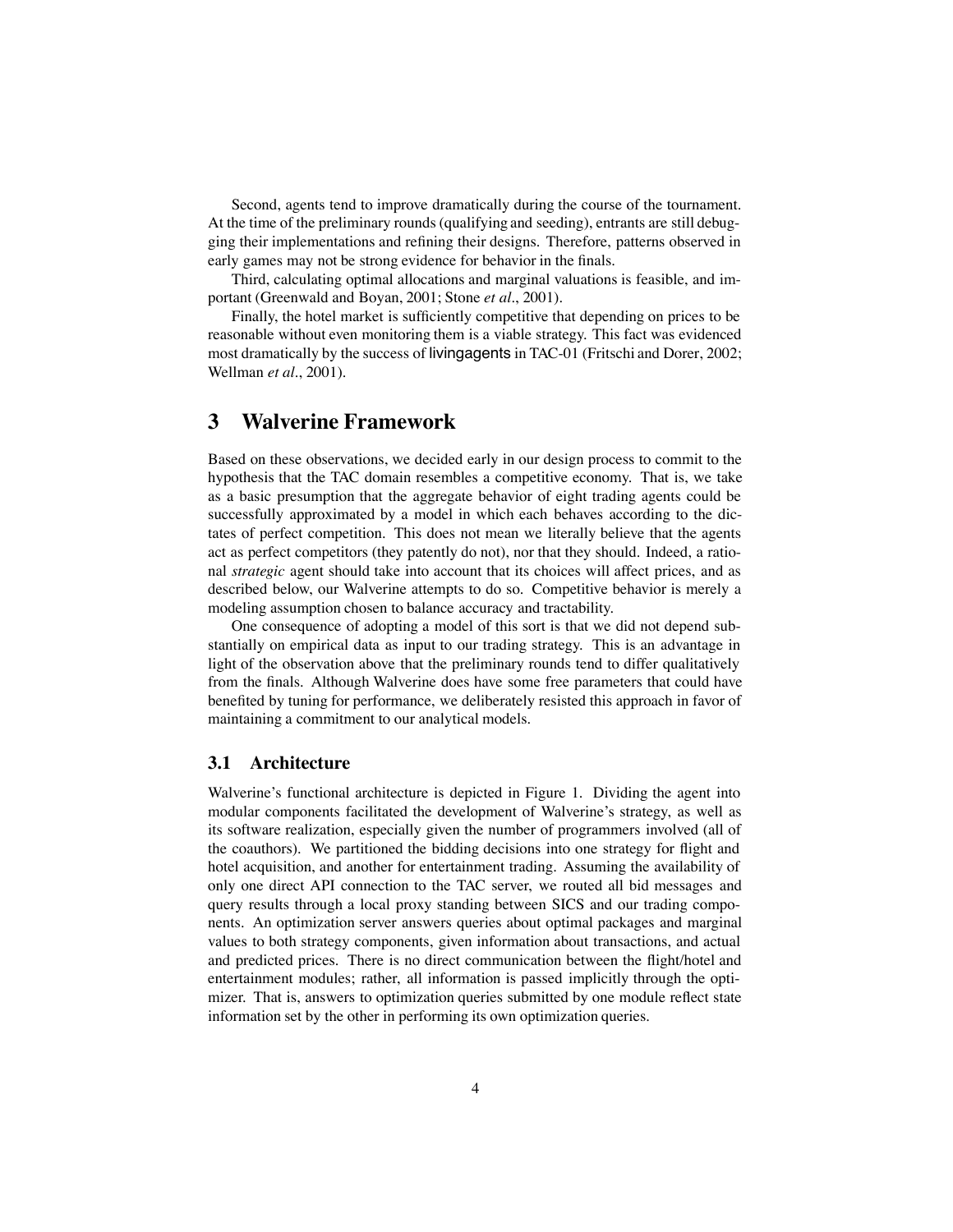

Figure 1: Walverine architecture.

The discussion below focuses on flight and hotel bidding, which dominates the game and exemplifies our competitive analysis approach. Walverine's entertainment strategy takes a completely different tack, discussed in Section 7.

### **3.2 Skeletal Trading Strategy**

Analysis early in the design process suggested that it was not worthwhile to delay flight purchases, as the expected price increase exceeded the likely benefit of improved hotel information by the time hotels begin to close and reveal meaningful prices. Therefore, Walverine commits to flights as soon as possible, based on an assessment of expected optimal trips.

Specifically, upon game start, Walverine retrieves client information and initial flight prices. It then generates an initial prediction of hotel prices (details in Section 4), and calculates the optimal trip at these prices. It then issues bids immediately to purchase the flights for these trips. In the TAC-02 finals, Walverine purchased all 16 flights within the first four seconds of the game, on average.

After the initial flight purchases, decision making is effectively divided into discrete rounds, delimited by the release of hotel price quotes each minute, with one random hotel auction closing each minute starting at minute four. Therefore, at 3:00 and each minute mark thereafter, Walverine executes its flight/hotel bidding-round routine, which comprises the following sequence of steps:

- 1. Update price quotes and holdings for flights and hotels.
- 2. Recalculate hotel price predictions based on updated information.
- 3. Recalculate optimal package, and purchase any indicated flights beyond those currently held.
- 4. Calculate marginal values of hotel rooms.
- 5. Generate hotel bids based on these marginal values.

Price quotes and holding information (transactions) are retrieved directly from the TAC server. Walverine's methods for price prediction and bid generation are discussed in Sections 4 and 6, respectively. Calculating optimal packages and marginal values is the domain of our optimization server, discussed in the next section.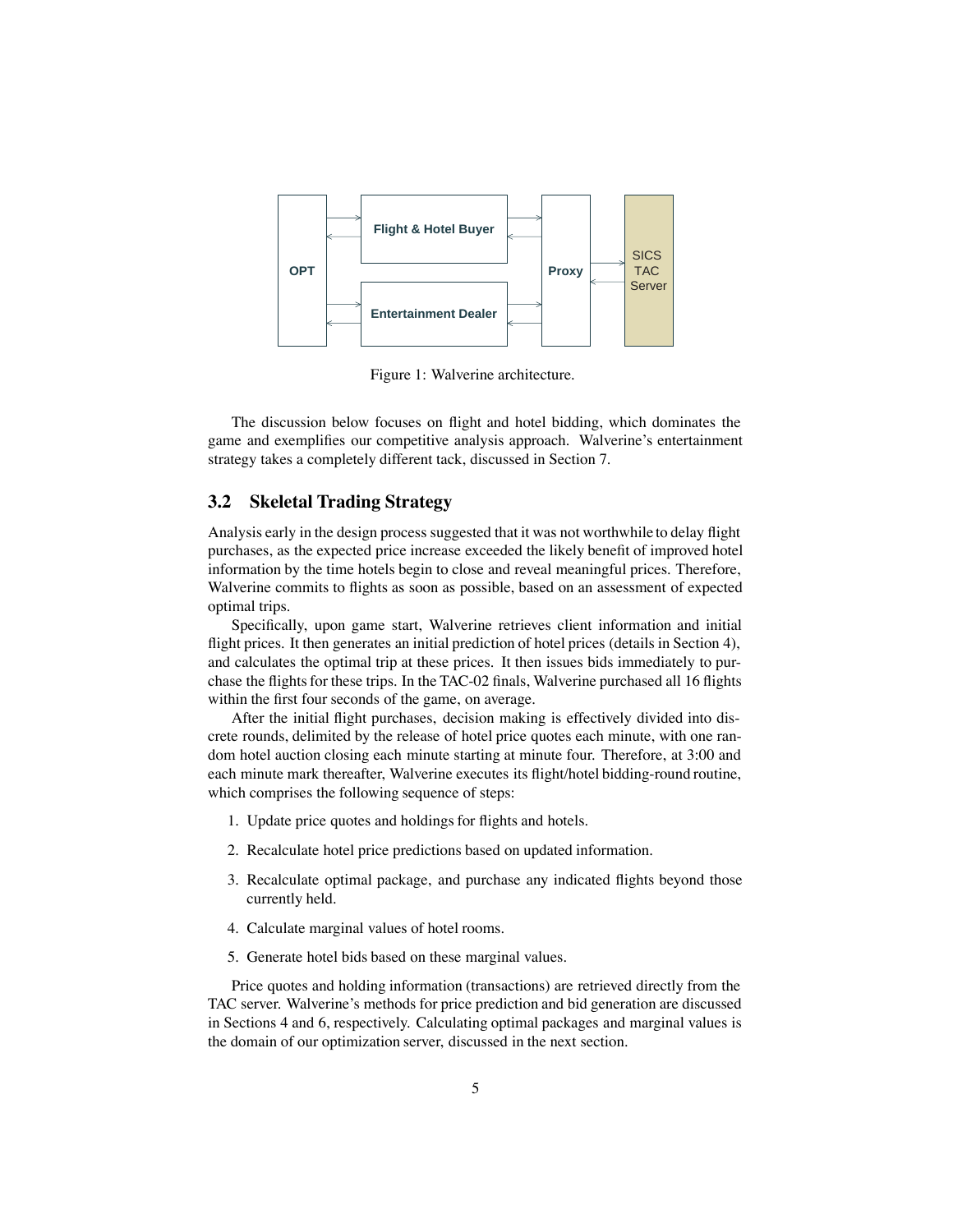### **3.3 Optimal Packages and Marginal Values**

Walverine's formulation of the trip optimization problem takes the general form:

$$
\max_{\mathbf{\hat{x}}} v(\mathbf{r}) - c(\mathbf{r}, \hat{\mathbf{p}}), \tag{2}
$$

where  $v(r) = \sum_{i=1}^{\infty} v(r^i)$ , for  $r^i$  the trip assigned to client i, with  $v(r^i)$  given by (1) specialized for this client. The expression  $c(\mathbf{r}, \hat{\mathbf{p}})$  captures the cost of purchasing any travel goods (flights, hotels, entertainment) required for trips  $r$ , beyond the agent's holdings, at estimated or actual prices  $\hat{p}$ . Unavailable items (i.e., closed hotels) are considered to have an effective price of  $\infty$ .

This optimization problem can be expressed as an integer linear program (Stone *et al.*, 2001). We formulate the model in AMPL (Fourer *et al.*, 1993), and calculate results using the CPLEX solver.<sup>2</sup> Walverine's optimization server wraps this optimization core with an interface for setting parameters and issuing queries, communicating with the strategy components through sockets.

Queries supported by the optimization server include:

- **Best Package** Return the optimal package of goods, given current holdings and estimated or actual prices. This addresses the *completion problem* (Boyan and Greenwald, 2001), which has come to be recognized as a core problem in TAC bidding.<sup>3</sup>
- **Marginal Value** Calculate the marginal (incremental) value of each additional unit of available goods. The server accommodates separate queries for hotel and entertainment goods.

We describe "hedged" variants on these queries in Section 5.

Let  $v^*(g, x)$  denote the value of the best package, assuming we hold x *additional* units of good g, and taking  $\hat{p}_g = \infty$ . The *marginal value*<sup>4</sup> of the kth unit of g is simply  $v^*(g, k) - v^*(g, k-1)$ . The standard marginal-value query for hotels performs this calculation for every open hotel,  $1 \leq k \leq 8$ . The marginal-value query for entertainment performs it for every entertainment good,  $k = 0$  and  $k = 1$ .

### **4 Price Prediction**

Walverine predicts hotel prices based on a literal application of its presumption that TAC markets are competitive. Specifically, it calculates the *Walrasian competitive equilibrium* of the TAC economy, defined as the set of prices at which all markets

 $^{2}$ http://www.ilog.com

<sup>3</sup>Walverine's best-package query actually solves a special case, the *acquisition problem* (Boyan and Greenwald, 2001), as it accounts for opportunities to buy goods at (estimated) prices but neglects the possibility of selling entertainment. Note that our version employs linear prices, in contrast with the more general *priceline* approach in which the agent faces varying estimated prices depending on the number of units demanded.

<sup>4</sup>Several previous TAC agents employed some concept of marginal value (Aurell *et al.*, 2002; Stone and Greenwald, 2003; Stone *et al.*, 2001), although the technical definitions applied have varied substantially.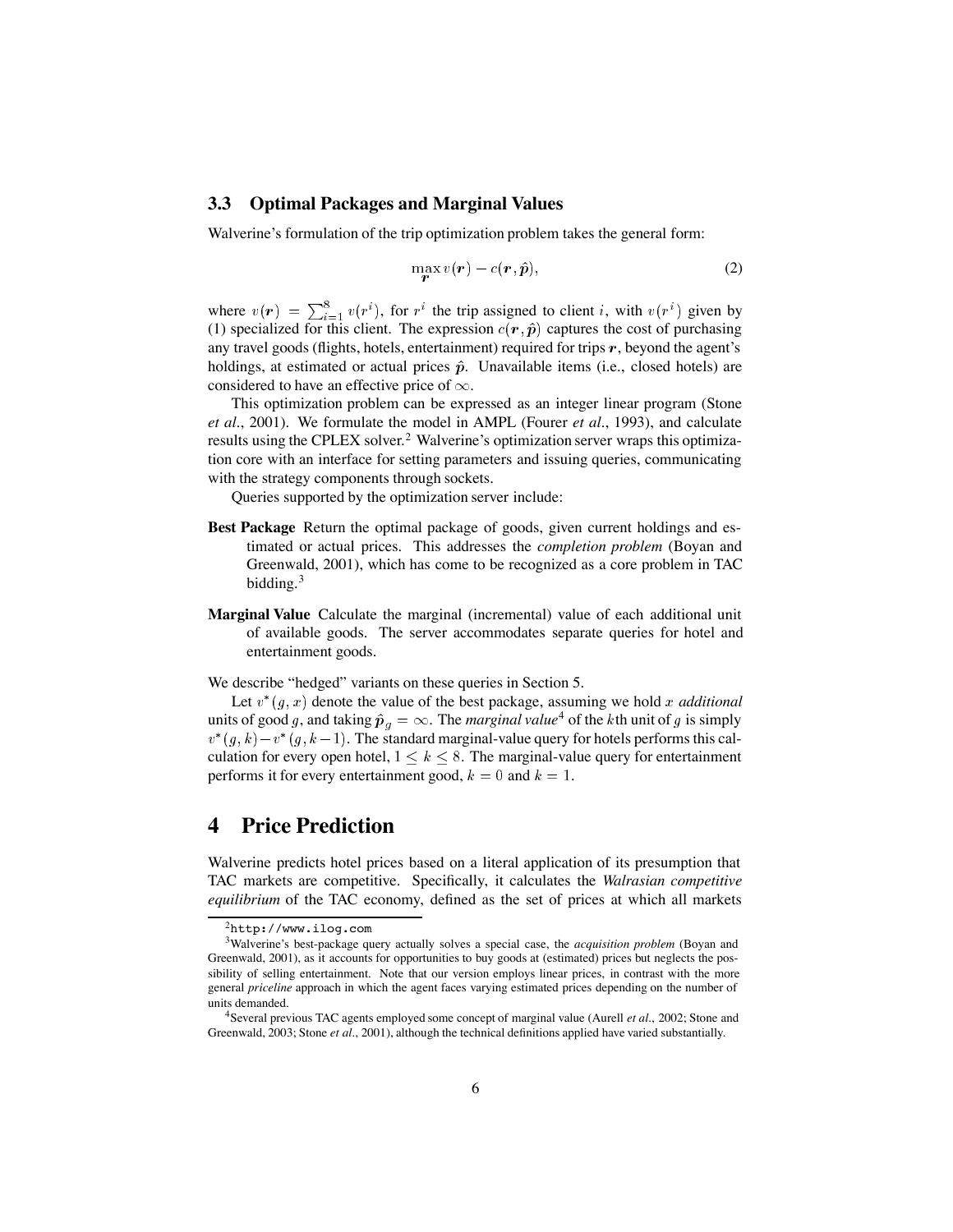would clear, assuming all agents behave as price takers, i.e., behave competitively (Hildenbrand and Kirman, 1976). Since flight prices are exogenous, it is only hotel prices that may adjust to balance supply and demand. Walverine attempts to find a set of hotel prices that would support such an equilibrium, and returns these values as its prediction for the hotels' final prices.

### **4.1 Calculating Competitive Equilibrium**

Let  $p$  be a vector of hotel prices, consisting of elements  $p_{h,i}$  denoting the price of hotel type  $h \in \{S, T\}$  on day  $i \in \{1, 2, 3, 4\}$ . Let  $x_{h,i}^j(\mathbf{p})$  denote agent j's demand for hotel h, day i at these prices, with its vector of such demands written as  $x^j(p)$ . The *aggregate demand* is simply the sum of agent demands,  $x(p) = \sum_i x^j(p)$ .

Demand for a given hotel is a function of *all* hotel prices, as changing the price of any hotel can affect the agent's choice of trips, and thus the demand for any other hotel. The interconnection of markets renders this a problem in *general equilibrium* (as opposed to partial equilibrium), and prevents us from analyzing each hotel in isolation.

Note that an agent's demand also depends on flight prices as well as its clients' preferences. We leave these factors implicit in our notation since both flight prices and preferences are considered constant with respect to the equilibrium calculation. We provide full detail on our demand calculations in Section 4.2 below.

Prices *p* constitute a *competitive equilibrium* if aggregate demand equals aggregate supply for all hotels. Since there are 16 rooms available for each hotel on each day, we have in competitive equilibrium,  $x(p) = 16$ .

General equilibrium theory develops technical conditions on agent preferences under which such an equilibrium can be guaranteed to exist (Hildenbrand and Kirman, 1976; Mas-Colell *et al.*, 1995). However, these conditions do not hold in the TAC environment, and indeed the TAC economy may not possess a competitive equilibrium. Reasons include the fundamental discreteness and satiability of agents' demands for hotel rooms. Nevertheless, we may still expect to find approximate equilibria (i.e., prices inducing relatively small imbalances of supply and demand), and these may serve adequately for our prediction purpose.

The classic method for determining competitive prices is the *tatonnement* protocol, an iterative price adjustment procedure originally conceived by Walras (Arrow and Hahn, 1971). Tatonnement begins with an arbitrary price vector, and revises price elements respectively up or down as there is an excess of demand or supply. This procedure is guaranteed to converge on equilibrium prices when they exist, assuming in addition that demand obeys the *gross substitutes* property (Mas-Colell *et al.*, 1995). In the TAC domain, however, preferences for hotel rooms exhibit strong complementarities. This represents a patent violation of gross substitutes, as raising the price for one hotel can easily decrease demand for another, for example in the case of two hotels of the same type on adjacent days.

Notwithstanding these theoretical impediments, Walverine searches for a competitive equilibrium using tatonnement. Starting from an initial guess  $p^{\,0}$ , it iteratively computes a revised price vector according to:

$$
\boldsymbol{p}^{t+1} = \boldsymbol{p}^t + \alpha^t(\boldsymbol{x}(\boldsymbol{p}^t) - \mathbf{16}).\tag{3}
$$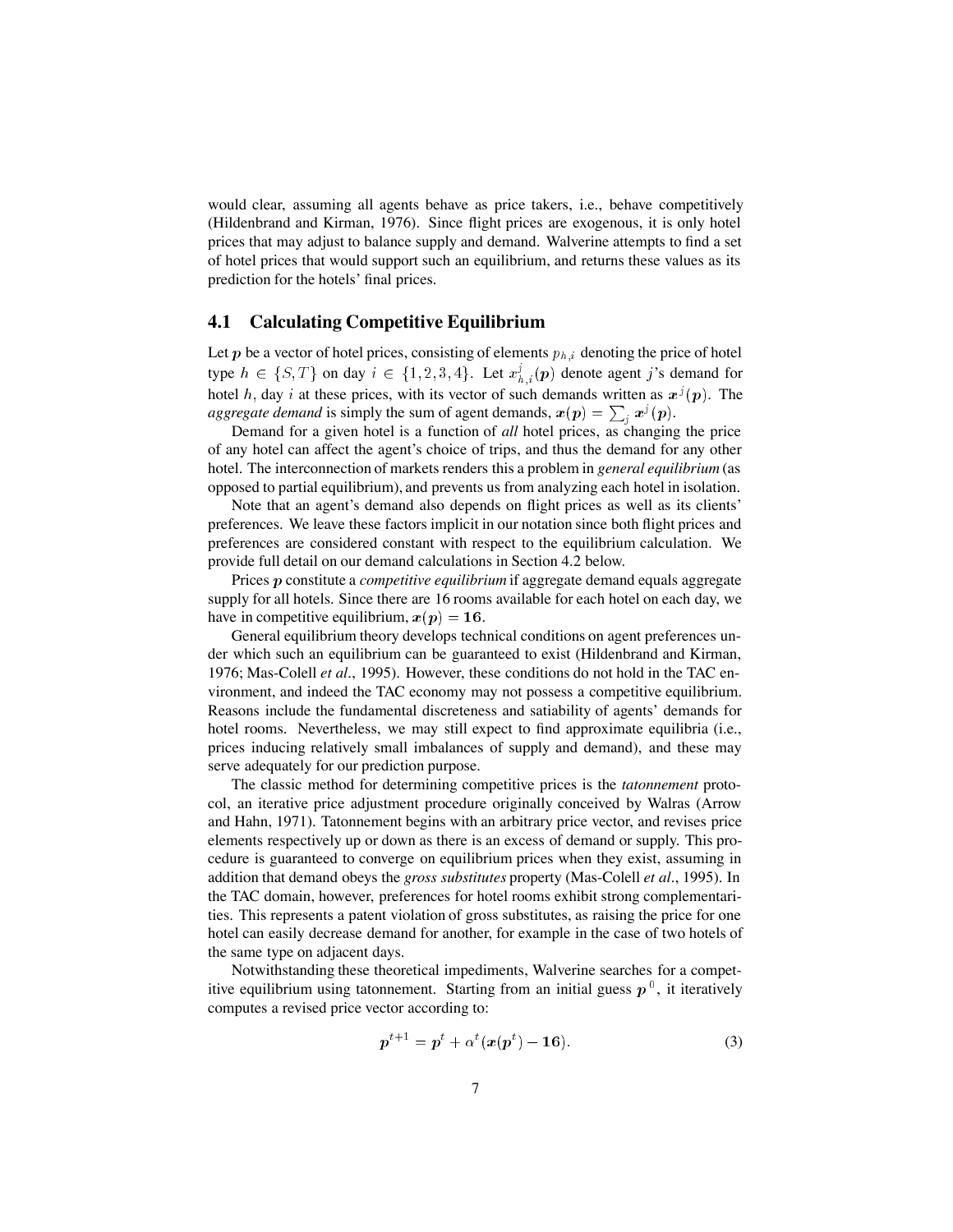We experimented with several schemes for varying the adjustment rate  $\alpha$ , settling on an exponential decay. The process tended to converge quickly on an approximate equilibrium, with no detectable sensitivity to particular parameter choices. The version employed in the TAC-02 tournament happened to set  $\alpha^t = 0.387 \cdot 0.95^t$ . We ran tatonnement for 300 iterations, although the bulk of the adjustment generally occurred within the first 10% of that.

### **4.2 Calculating Expected Demand**

A central part of the tatonnement update (3) is determination of demand as a function of prices. This is straightforward if client preferences are known, as it corresponds essentially to an instance of the best-package query described in Section 3.3.<sup>5</sup> Whereas we do know the preferences of our own eight clients, we have no direct knowledge about the 56 clients assigned to the other seven agents.

Therefore, we partition the demand problem into a component from Walverine  $(x_w)$ , and one from the other agents:

$$
\boldsymbol{x}(\boldsymbol{p}) = \boldsymbol{x}_w\left(\boldsymbol{p}\right) + \boldsymbol{x}_{\bar{w}}\left(\boldsymbol{p}\right).
$$

We calculate  $x_w(p)$  using a simplified version of the best-package query (ignoring entertainment holdings). In place of  $x_{\bar{w}}(p)$ , we attempt to estimate its expectation, exploiting our knowledge of the distribution from which client preferences are drawn. If agent demand is separable by client,

$$
E\left[\boldsymbol{x}_{\bar{w}}(\boldsymbol{p})\right] = E\left[\sum_{i=1}^{56} \boldsymbol{x}_{client_i}(\boldsymbol{p})\right]. \tag{4}
$$

Since client preferences are i.i.d.,

$$
E\left[\boldsymbol{x}_{\bar{w}}(\boldsymbol{p})\right] = 56 \cdot E\left[\boldsymbol{x}_{client}(\boldsymbol{p})\right].
$$

At the beginning of the game when there are no holdings of flights and hotels, the agent optimization problem is indeed separable by client, and so (4) is justified. At interim points when agents hold goods, the demand optimization problem is no longer separable. However, since we are ignorant about the holdings of other agents, we have no particular basis on which to determine *how* (4) is violated, and so we adopt it as an approximation.

It remains to derive a value for  $E\left[\boldsymbol{x}_{client}(\boldsymbol{p})\right]$ . Our solution follows directly from the distribution of clients. Preferred arrival and departure days  $(pa, pd)$  are drawn uniformly from the ten possible arrival/departure pairs:

$$
E\left[\boldsymbol{x}_{client}(\boldsymbol{p})\right] = 0.1 \sum_{(pa, pd)} E\left[\boldsymbol{x}_{pa,pd}(\boldsymbol{p})\right]. \tag{5}
$$

For a *given* (*pa*, *pd*), the only remaining uncertainty surrounds the hotel premium *hp*. We observe that the optimal choice of travel days is independent of *hp*, *conditional* on

<sup>&</sup>lt;sup>5</sup>Indeed, we originally validated our prediction concept by applying it to data from the TAC-01 finals, taking the client preferences as given.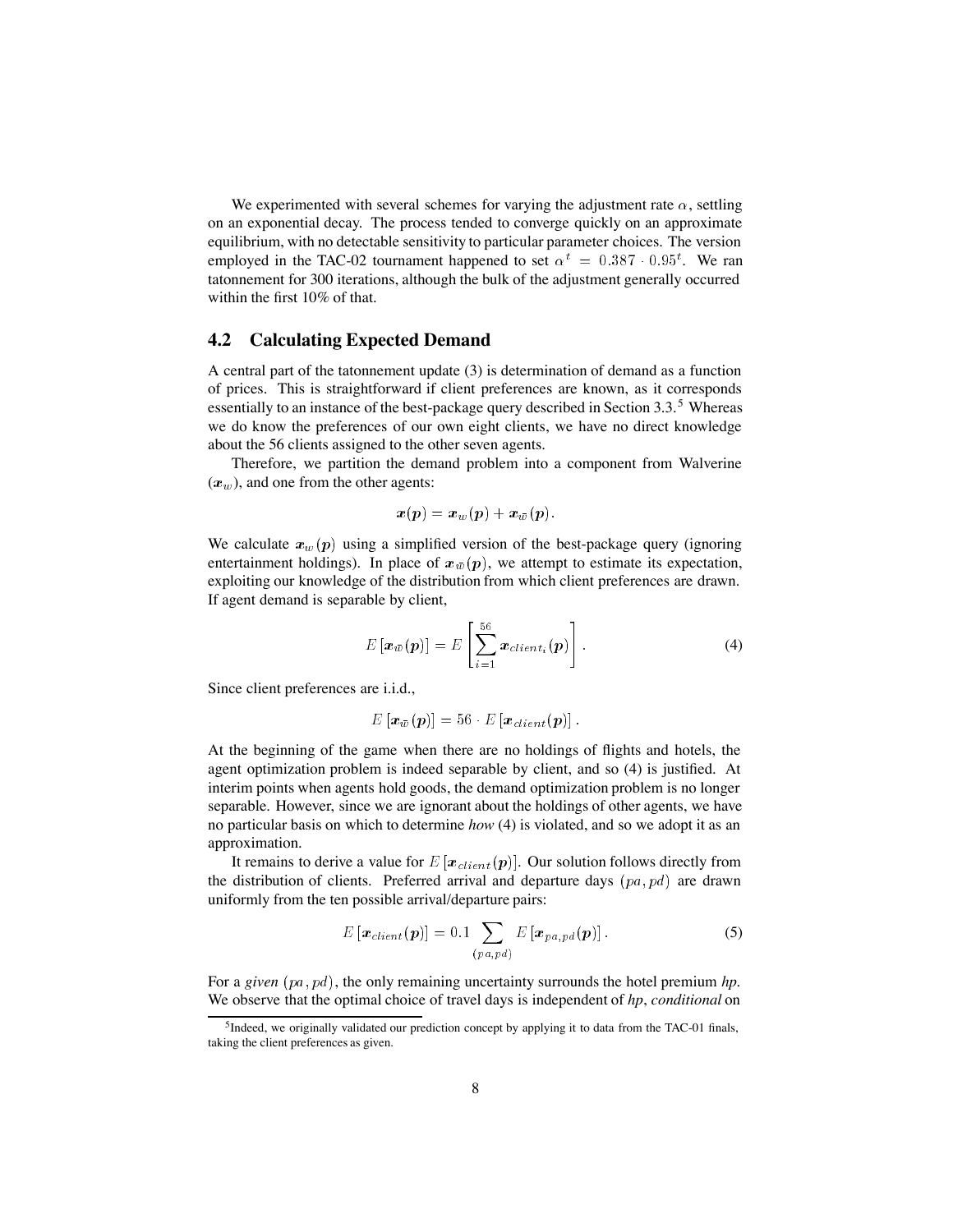hotel choice. Given its hotel type, the hotel premium received by the client is either constant (for T) or zero (for S), regardless of the specific days of stay.

Let  $r^*(pa, pd, h)$  denote the optimal trip for the specified day preferences, conditional on staying in hotel  $h(T \text{ or } S)$ . We can calculate this trip by taking into account the flight prices, prices for hotel  $h$ , day deviation penalties, and expected entertainment bonus (see Section 4.3). Note that the optimal trip for preferences  $(pa, pd)$  must be either  $r^*(pa, pd, T)$  or  $r^*(pa, pd, S)$ . Let  $\sigma_h$  denote the net valuation of  $r^*(pa, pd, h)$ , based on the factors above but *not* accounting for *hp*.

Hotel premiums are also drawn uniformly,  $hp \sim U[50, 150]$ . Since T and S differ only in the bonus *hp*, we can determine the choice based on the relation of  $\sigma_T$  and  $\sigma_S$ :

$$
h = \begin{cases} S & \text{if } \sigma_S - \sigma_T \ge 150 \\ T & \text{if } \sigma_S - \sigma_T \le 50 \end{cases}
$$

If instead  $50 < \sigma_S - \sigma_T < 150$ , then the choice of hotel depends on the actual *hp*. The uniform distribution of *hp* entails that the *probability* of S being the optimal choice is

$$
\Pr(h = S) = \frac{\sigma_S - \sigma_T - 50}{100}.
$$

Given the choice of trip days and hotel, the demand for this case is established. We aggregate these cases (weighting by probability of hotel choice if applicable) using (5), yielding the overall demand per client. Multiplying by 56 gives us  $E[x \frac{1}{w}(p)]$ , and combining with our own demand, finally, the overall expected demand estimate.

#### **4.3 Expected Entertainment Surplus**

The derivation above deferred detailed explication of our accounting for entertainment bonuses in evaluating alternative trips. We employ estimates of net entertainment contribution as a function of arrival and departure days. Our analysis is based on the distribution of client entertainment preferences, along with the empirical observation (reported by the livingagents team (Fritschi and Dorer, 2002)) that entertainment tickets tend to trade at a price near 80. We verified that this indeed obtained during the TAC-01 finals, and refined the estimate by distinguishing the entertainment tickets on congested days 2 and 3 (average price 85.49), from tickets on less congested days 1 and 4 (average price 76.35). Our analysis proceeds by assuming that agents can buy or sell any desired quantity at these prices.

Consider a client staying for  $n$  days, with given entertainment values. Its maximal entertainment surplus would be obtained by allocating its most valuable ticket to the cheapest day of its trip if profitable (that is, if the entertainment value exceeds the average price for that day), then if  $n \geq 2$ , its second most valuable to the next cheapest day, and finally, if  $n \geq 3$ , its least valuable to a remaining day.

Let  $x_i$  denote the cost of the *i*th least expensive day for the given trip  $1 \leq i \leq$  $\min(3, n)$ . The expected entertainment surplus of the trip, then, is given by

$$
\sum_{i=1}^{\min(3,n)} E V_i(x_i), \qquad (6)
$$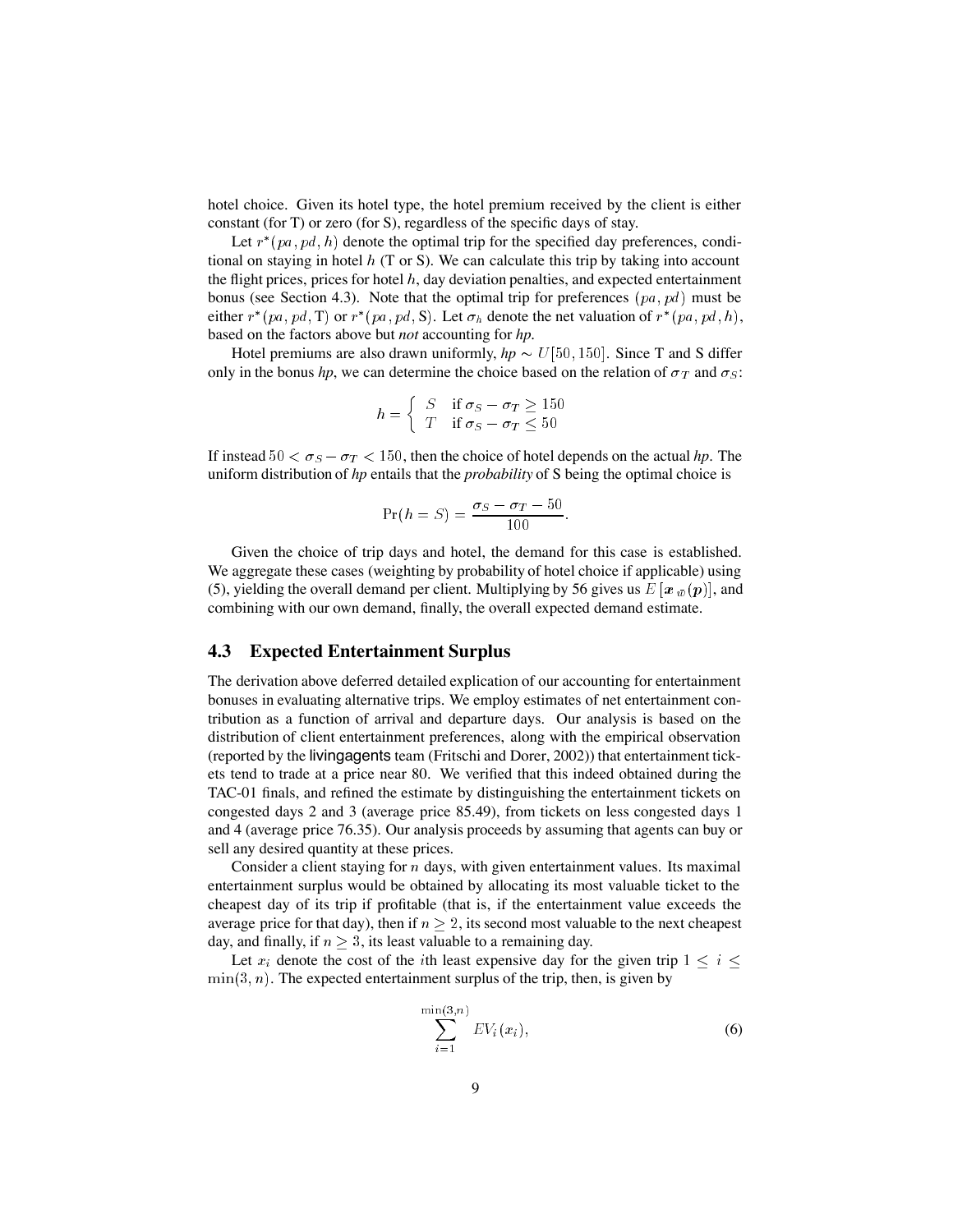where  $EV_i(x)$  denotes the expected value of allocating the *i*th most valuable ticket to a day costing x. Three ticket values are drawn independently from a uniform distribution. Given m i.i.d. draws  $\sim U[a, b]$ , the *i*th greatest is less than z with probability (Rice, 1994)

$$
F_{i,m}^{[a,b]}(z) = \sum_{j=0}^{i-1} {m \choose j} \left(\frac{z-a}{b-a}\right)^{m-j} \left(\frac{b-z}{b-a}\right)^j.
$$

The expectation of this *i*th order statistic  $Z_{i,m}^{[a,v]}$  is given by

$$
E\left[Z_{i,m}^{[a,b]}\right] = a + (b-a)\left(1 - \frac{i}{m+1}\right).
$$

We need to determine the expected value of the  $i$ th ticket, net of its cost  $x$ . The expected surplus of the *i*th order statistic with respect to  $x$ , given that  $x$  is between the *j*th and  $(j + 1)$ st order statistic  $(i \leq j)$  is

$$
E\left[Z_{i,m}^{[a,b]} - x \mid Z_{j+1,m}^{[a,b]} \leq x < Z_{j,m}^{[a,b]}\right] = E\left[Z_{i,j}^{[x,b]} - x\right].\tag{7}
$$

a se

The probability of the condition in (7) is

$$
\Pr(Z_{j+1,m}^{[a,b]} \leq x < Z_{j,m}^{[a,b]}) = F_{j+1,m}^{[a,b]}(x) - F_{j,m}^{[a,b]}(x).
$$

Using these expressions, we can sum over the possible positions of  $x$  with respect to the order statistics (positions in which value minus cost is positive) to find the expected value of allocating the *i*th best ticket to a day costing  $x$ :

$$
EV_i(x) = E\left[\max\left(0, Z_{i,3}^{[0,200]} - x\right)\right]
$$
  
= 
$$
\sum_{j=i}^{3} \left( E\left[Z_{i,j}^{[x,200]} \right] - x\right) \left(F_{j+1,3}^{[0,200]}(x) - F_{j,3}^{[0,200]}(x)\right),
$$

providing the value we need to evaluate the expected entertainment surplus for a trip (6).

The results of these calculations for each of the ten possible trips are presented in Table 1. In the 2002 competition, Walverine used the average prices from the TAC-01 finals. It turned out that the entertainment prices observed in the TAC-02 finals were somewhat lower (averaging 74.31 on days 2 and 3, 72.87 on days 1 and 4), thus supporting greater entertainment surplus.

### **4.4 Interim Price Prediction**

The description above covers Walverine's procedure for initial price prediction. Once the game is underway, there are several additional factors to consider.

- Agents already hold flight and hotel goods.
- Flight prices have changed.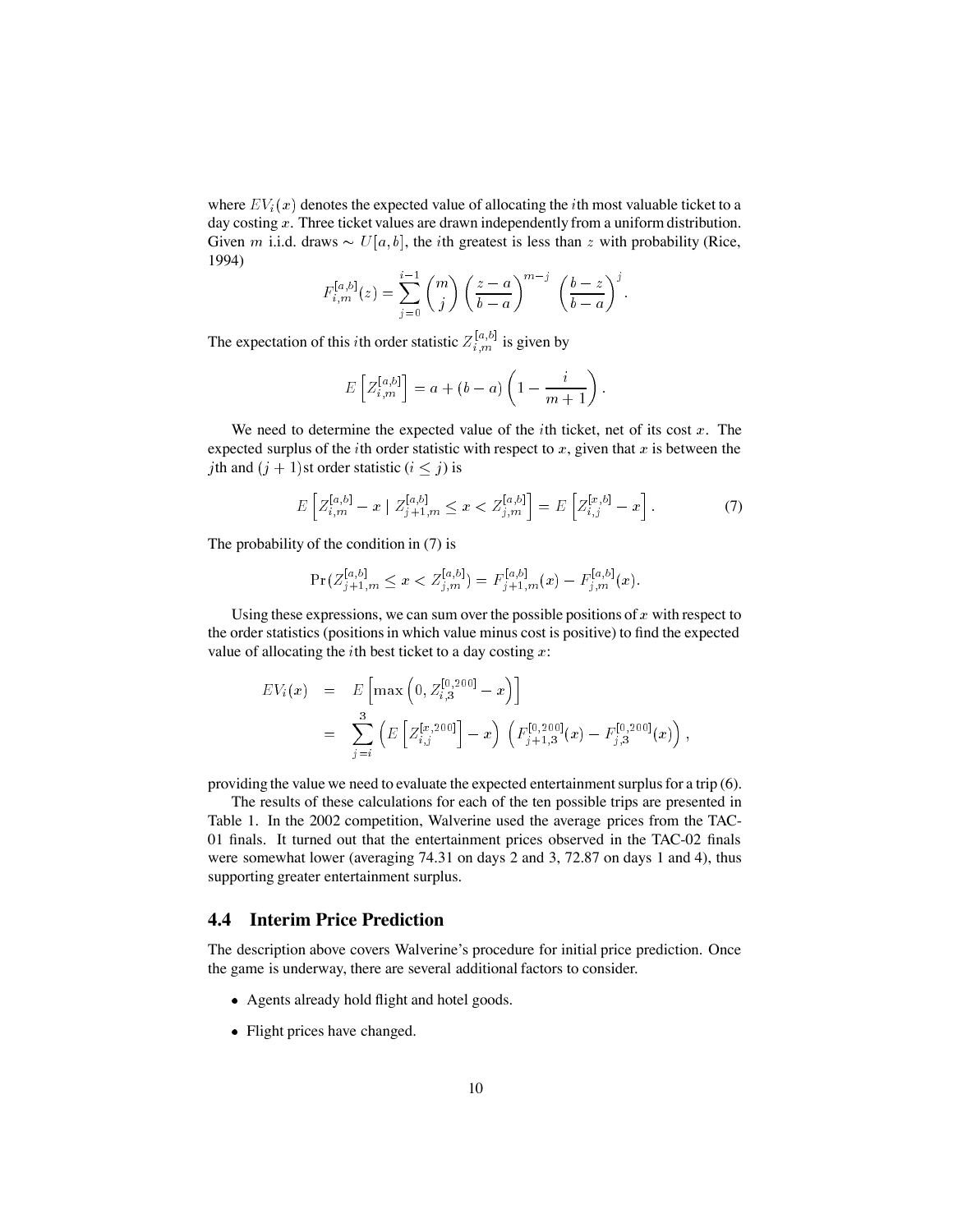|                | <b>Expected Entertainment Surplus</b> |               |  |  |
|----------------|---------------------------------------|---------------|--|--|
| Arrive: Depart | TAC-01 Prices                         | TAC-02 Prices |  |  |
| 1:2, 4:5       | 74.7                                  | 78.0          |  |  |
| 1:3,3:5        | 101.5                                 | 112.1         |  |  |
| 1:4,2:5        | 106.9                                 | 119.9         |  |  |
| 1.5            | 112.7                                 | 120.9         |  |  |
| 2:3,3:4        | 66.2                                  | 76.6          |  |  |
| 2.4            | 93.0                                  | 110.7         |  |  |

Table 1: Expected contributions from entertainment, based on prices from TAC-01 and TAC-02 finals, respectively. Walverine employs these summary values in its demand calculations.

- Hotel auctions have issued price quotes, providing a source of information about actual demand.
- Some hotel auctions are closed, precluding further acquisition of these rooms.

Walverine adopts a fairly minimal adjustment of its basic (initial) price prediction method to address these factors. In calculating its own demand for open hotels, it takes into account its current holdings of flights and closed hotels. For closed hotels, Walverine fixes its own demand at actual holdings. For other agents, it continues to employ initial flight prices in best-trip calculations. Since we do not know the holdings of other agents, we make no attempt to account for this in estimating their demand. This applies even to closed hotels—in the absence of information about their allocation, Walverine's tatonnement calculations attempt to balance supply and demand for these as well.

Given price quotes, we modify the price-adjustment process to employ *ASK* (or final price of closed auctions) as a lower-bound price for each hotel. This constraint is enforced within each iteration of the tatonnement update (3).

### **4.5 Prediction Quality**

After the TAC-02 finals, we undertook a comprehensive comparative study of priceprediction methods employed by the participating agents. The results of this study are presented in a separate report (Wellman *et al.*, 2002). The investigation confirmed that Walverine was the only entry that did not employ statistics on past prices. Nevertheless, the study indicated that Walverine's equilibrium method produced initial price predictions more accurate than those of any other TAC-02 agent, with the exception of ATTac-01. Walverine was comparable in accuracy (better on one measure, worse on another) with ATTac-01, which employs a sophisticated machine learning approach based on boosting (Schapire *et al.*, 2002).

On the other hand, we did not systematically evaluate the quality of interim price predictions, and suspect that Walverine has considerable room for improvement there.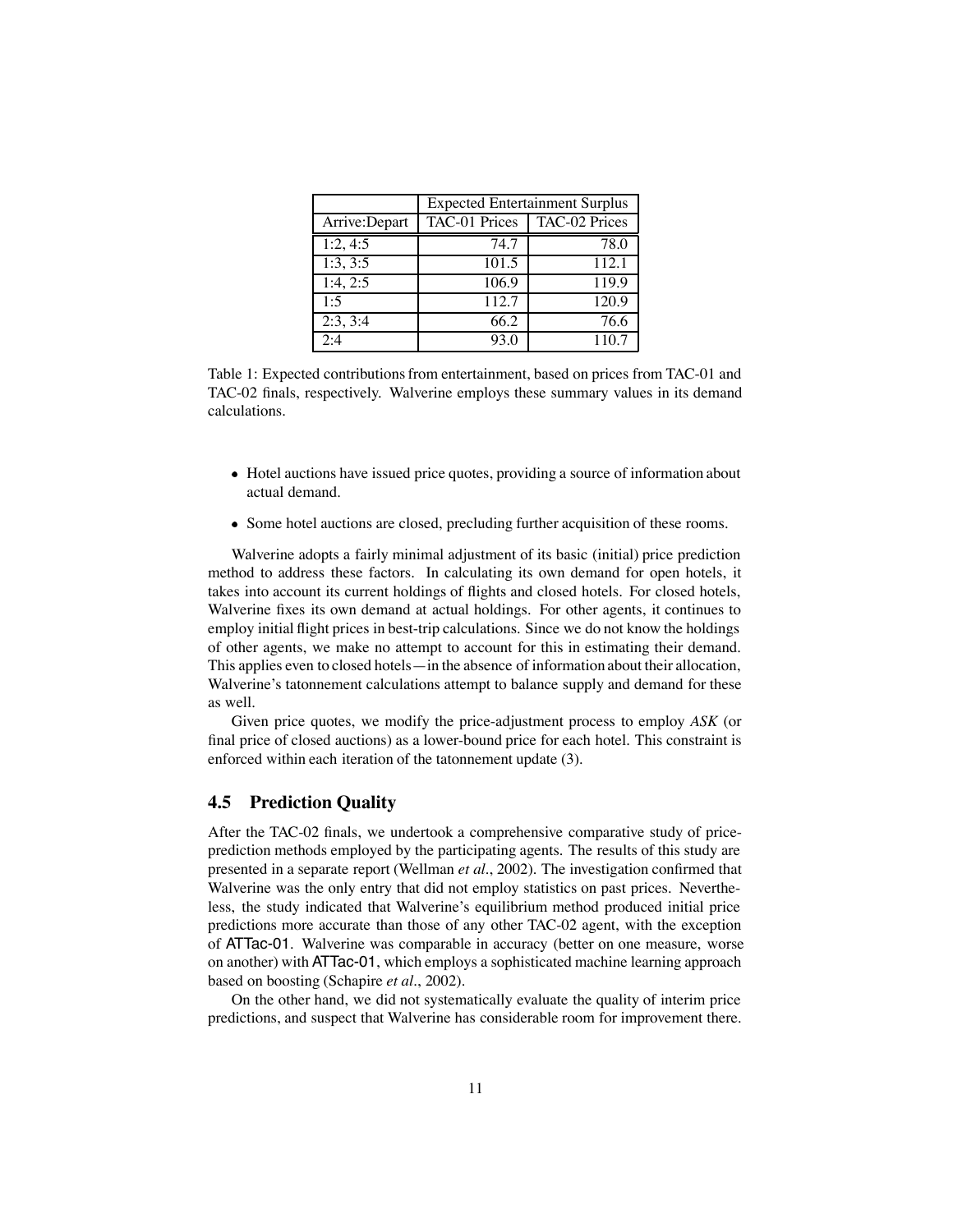In principle, price quotes provide significant evidential value regarding uncertain demand, and Walverine fails to exploit this information directly in these terms.

# **5 Price Hedging**

Walverine's equilibrium analysis results in a point price prediction for each hotel auction. In reality, prices are inherently uncertain, and thus decisions about bidding and trip choice should take into account the potential deviations from any point estimate. Some agents, such as ATTac (Schapire *et al.*, 2002) and RoxyBot (Greenwald, 2003b), explicitly generate and use predictions in the form of distributions over prices. Others, including Walverine, generate point predictions but then make decisions with respect to distributions around those estimates.

The greatest source of risk stems from the possibility that a hotel's price might greatly exceed the estimate, causing the agent to pay a painfully high price or fail to obtain its room(s). Thus, Walverine assigns a small *outlier probability*,  $\pi$ , to the event that a given hotel will reach an unanticipated high price. In the event the hotel is an outlier, we take its price to be  $\max(2\hat{p}, 400)$ , where  $\hat{p}$  is the estimated price of the hotel if it is not an outlier (i.e., according to the equilibrium price-prediction procedure, described above). Walverine's overall price distribution is thus defined by a set of disjoint events with exactly one outlier, at probability  $\pi$  for each of the open hotel auctions, and the residual probability for the event of no outliers.

We apply this price distribution model in our initial calculation of optimal trips, on which we base our starting flight purchases. The resulting choice *hedges* for the potential that some price will deviate significantly from our baseline prediction. The typical effect of our hedging method is to reduce the duration of some trips, thus decreasing Walverine's exposure to hotel price risk.

Walverine's optimizer employs this same outlier model in computing responses to its *hedged marginal value* query. A hedged marginal value is simply a weighted average of marginal values, where  $v^*$  is calculated with respect to each outlier event (as well as the no-outlier event), with the results weighted according to the outlier probability  $\pi$ . Because it involves repeated optimization with respect to a variety of price and quantity combinations, hedged marginal value is the most computationally intensive operation performed by Walverine.

In the TAC-02 tournament, Walverine employed the setting  $\pi = 0.06$ . This is one of the few free parameters in its flight/hotel strategy, along with the outlier price expression itself. Although we made no systematic effort to tune this parameter, we did verify empirically that  $\pi = 0.06$  significantly outperformed  $\pi = 0$  (improvement was on the order of 300 points per game).

# **6 Optimal Bidding**

An agent behaving competitively would bid in hotel auctions by offering to buy units at their marginal values. Again assuming separable clients, this means that each agent will submit an offer for a unit at marginal value for each hotel and each client. Under price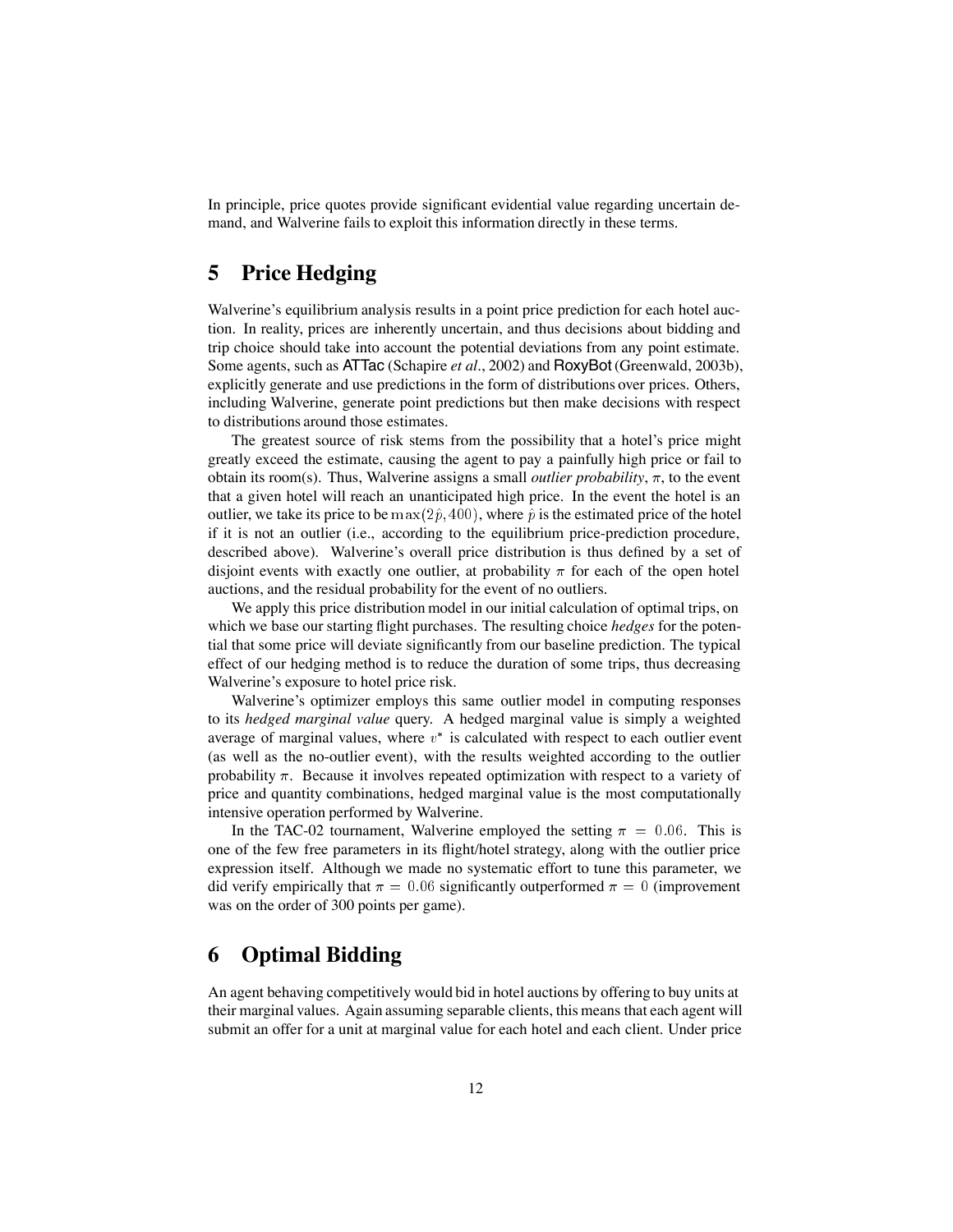uncertainty, the bidding decision problem is more complicated (Greenwald, 2003b), but a competitive agent would still not take into account its own effect on prices.

Walverine assumes that other agents bid competitively and itself bids strategically by calculating an optimal set of bids taking into account its own effect on hotel prices. This amounts to placing bids that maximize our expected surplus given a distribution from which other bids in the auction are drawn.

### **6.1 Generating Bid Distributions**

As for our price-prediction algorithm, we model the seven other agents as 56 individual clients, again using the zero-holdings assumption to render the computation tractable. Our approach is to generate a distribution of marginal valuations assuming each of the (pa, pd) pairs, and sum over the ten cases to generate an overall distribution *val* for the representative client.

For a given  $(pa, pd)$  pair, we estimate the value of a given room  $(h, i)$  as the difference in expected net valuation between the best trip assuming room  $(h, i)$  is free, and the best trip of the alternative hotel type  $h'$ . In other words, the value of a given room is estimated to be the price above which the client would prefer to switch to the best trip using the alternate hotel type.

Setting the price of  $(h, i)$  to zero and that of all other hotels to predicted prices, we calculate best packages  $r^*(pa, pd, h), r^*(pa, pd, h')$  and their associated net valuations  $\sigma_h$  and  $\sigma_{h'}$  as in Section 4.2. If  $(h, i) \notin r^*(pa, pd, h)$ , we say that *val*<sub>h</sub> is zero,<sup>6</sup> otherwise it is the expected difference in net valuations:

$$
valS = max(0, \sigmaS - \sigmaT - hp),valT = max(0, \sigmaT - \sigmaS + hp).
$$

Since  $hp \sim U[50, 150]$ , these expressions represent uniform random variables:

$$
\begin{array}{rcl}\n\sigma_S - \sigma_T - hp & \sim & U[\sigma_S - \sigma_T - 150, \sigma_S - \sigma_T - 50], \\
\sigma_T - \sigma_S + hp & \sim & U[\sigma_T - \sigma_S + 50, \sigma_T - \sigma_S + 150].\n\end{array} \tag{8}
$$

For each  $(pa, pd)$  we can thus construct a cumulative distribution  $Val_{pa, pd}$  representing the marginal valuation of a given hotel room. In general,  $val_{pa, pd}$  will include a mass at zero, representing the case where the room is not used even if free. Thus, we have

$$
Val_{pa,pd}(x) = \begin{cases} 0 & \text{if } x < \max(0, \alpha) \\ \frac{x-\alpha}{\beta-\alpha} & \text{if } \max(0, \alpha) \le x \le \beta \\ 1 & \text{if } x \ge \beta \end{cases}
$$

where  $\alpha$  and  $\beta$  are the lower and upper bounds, respectively, of the corresponding uniform distribution of (8).

The overall valuation distribution for a representative client is the sum over arrival/departure preferences,

$$
Val(x) = \frac{1}{10} \sum_{(pa, pd)} Val_{pa, pd}(x).
$$

<sup>&</sup>lt;sup>6</sup>As for  $\sigma$ , we omit the arguments for  $pa$ ,  $pd$ , and day *i* where these are apparent from context.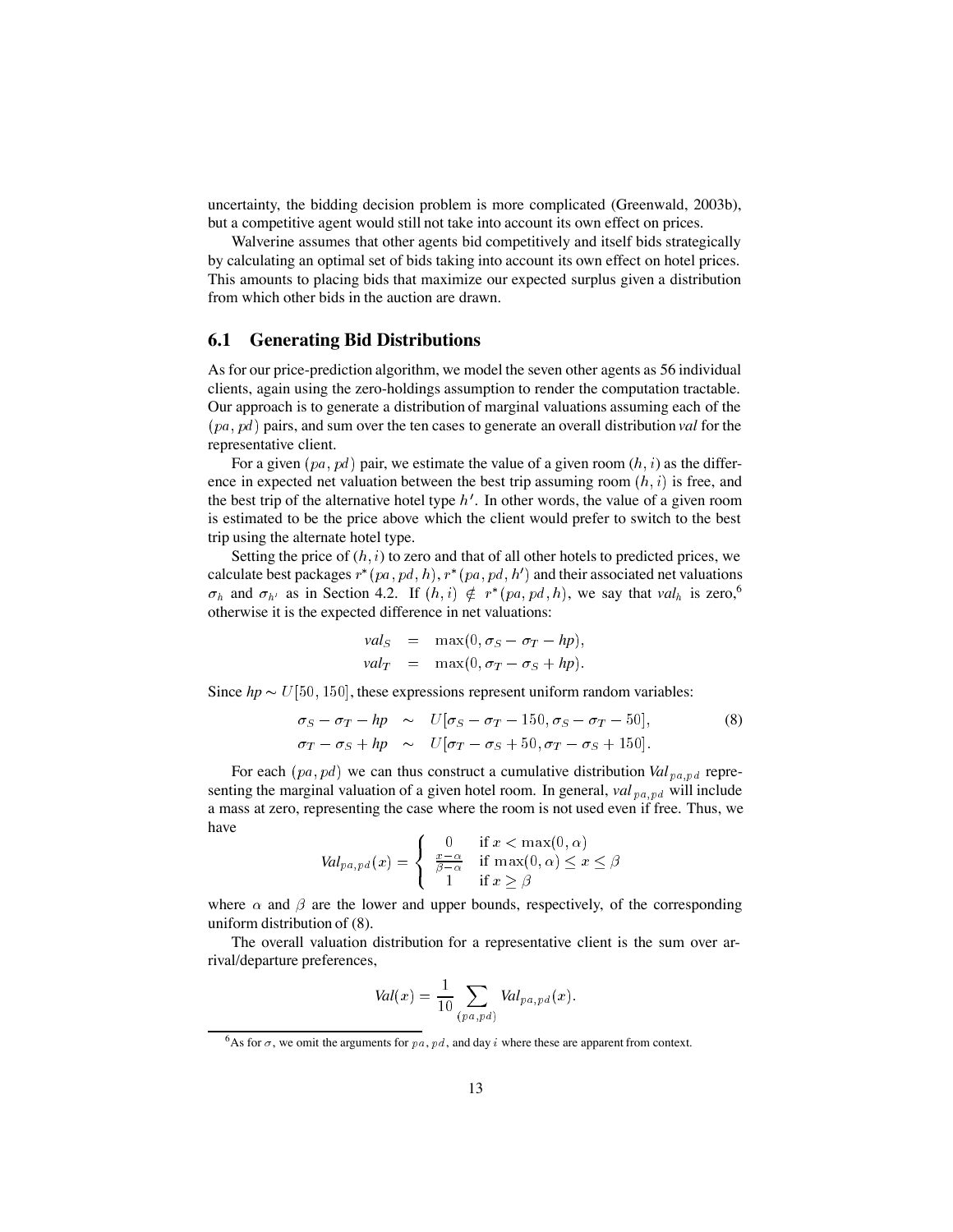Finally, it will also prove useful to define a valuation distribution conditional on exceeding a given value q. For  $x \geq q$ ,

$$
Val(x \mid q) = \frac{Val(x) - Val(q)}{1 - Val(q)}.
$$
\n(9)

### **6.2 Computing Optimal Bids**

After estimating a bid distribution,Walverine derives an optimal set of bids with respect to this distribution. Our calculation makes use of an order statistic,  $Val_{k,n}(x)$ , which represents the probability that a given value  $x$  would be  $k$ th highest if inserted into a set of independent draws from *Val*.

$$
Val_{k,n}(x) = [1 - Val(x)]^{k-1} Val(x)^{n-k+1} {n \choose k-1}
$$

We can also define the conditional order statistic,  $Val_{k,n}(x|q)$ , by substituting the conditional valuation distribution (9) for *Val* in the definition above.

Once hotel auctions start issuing price quotes, we have additional information about the distribution of bids. If  $H$  is the hypothetical quantity won for Walverine at the time of the last issued quote, the current  $ASK$  tells us that there are  $16 - H$  bids from other clients at or above ASK, and  $56 - (16 - H) = 40 + H$  at or below (assuming a bid from every client, including zero bids). We therefore define another order statistic,  $B_k$ , corresponding to the k<sup>th</sup> highest bid, sampling  $16 - H$  bids from *Val* $\left(\frac{\cdot}{\cdot} \right)$  *ASK*) as defined by (9), and  $40 + H$  bids from *Val*.

Note that our order statistics are defined in terms of other agents' bids, but we are generally interested in the  $k$ th highest value in an auction overall. Let  $n_b$  be the number of our bids in the auction greater than  $b$ . We define  $B_k$  so as to include our own bids, and employ the  $(k - n_b)$ th order statistic on others,  $Val_{k - n_b, n}(b)$ , in calculating  $B_k$ .

Given our definitions, the probability that a bid  $b$  will be the k<sup>th</sup> highest is the following:

$$
B_k(b) = \sum_{i=0}^{k-n_b-1} Val_{i,16-H}(b) \cdot Val_{k-n_b-i,40+H}(b | ASK).
$$
 (10)

We characterize the expected value of submitting a bid at price  $b$  as a combination of the following statistics, all defined in terms of  $B_k$ .

- $B_{16}(b)$ : Probability that b will win and set the price.
- $B_{15}^+ \equiv \sum_{i=1}^{15} B_i(b)$ : Probability that b will win but not set the price
- $M_{15} \equiv \{x \mid \sum_{i=1}^{15} P_i(x) = .5\}$ : Median price if we submit an offer b.
- $M_{16} \equiv \{x \mid \sum_{i=1}^{10} P_i(x) = .5\}$ : Median price if we do not bid.

Before proceeding, we assess the quality of our model, by computing the probability that the 16th bid would be above the quote given our distributions. If this probability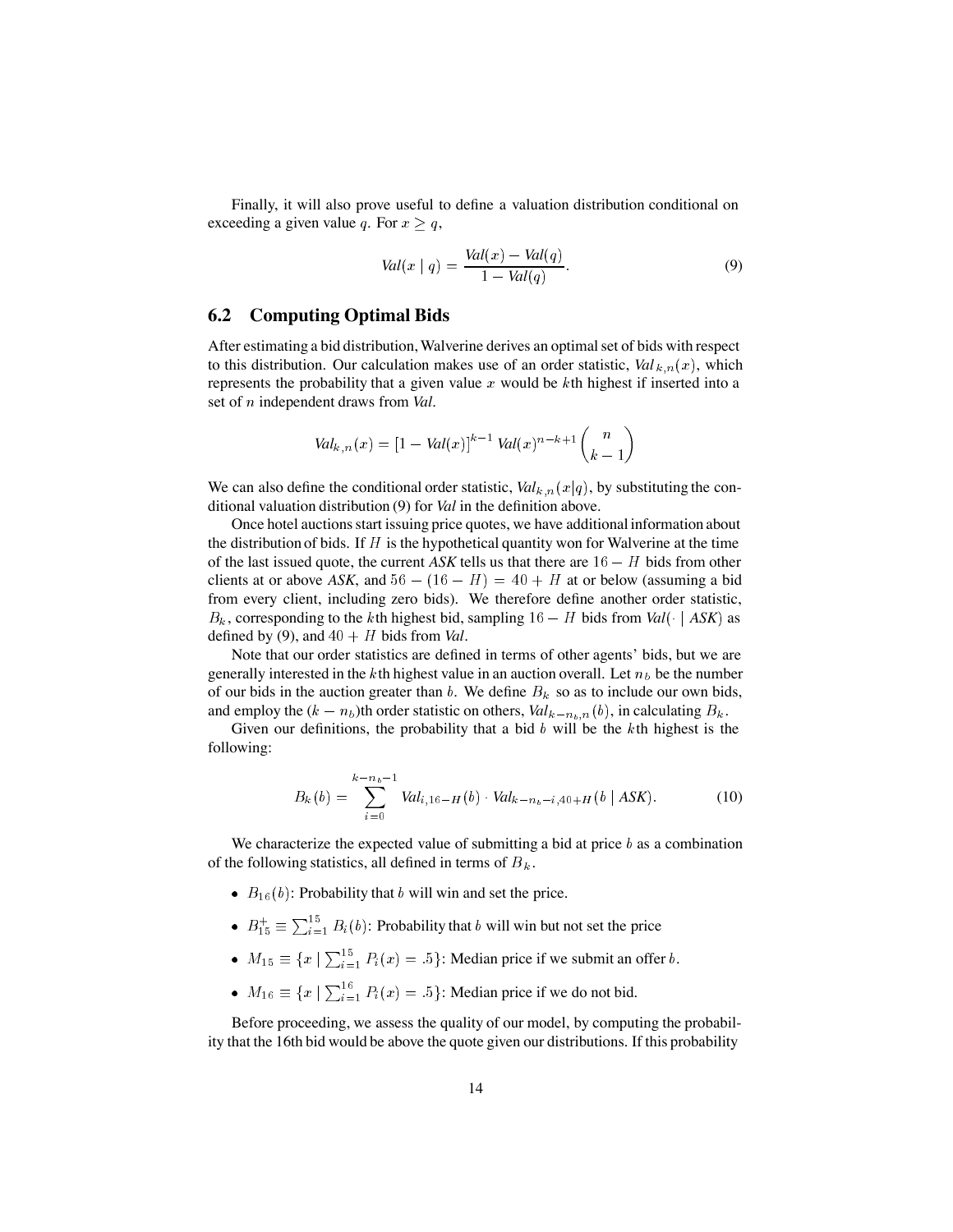is sufficiently low:  $(B_{16}^+(ASK) < .02)$  then we deem our model of other agents' bidding to be invalid and we revert to our most conservative bid: our own marginal value.

If the conditional bid distribution passes our test, based on these statistics we can evaluate the expected utility  $EU$  of a candidate bid for a given unit, taking into consideration the marginal value  $MV$  of the unit to Walverine, and the number of units  $n<sub>b</sub>$  of this good for which we have bids greater than  $b$ . Expected utility of a bid also reflects the expected price that will be paid for the unit, as well as the expected effect the bid will have on the price paid for all our higher bids in this auction. Lacking an expression for expected prices conditional on bidding, we employ as an approximation the median price statistics,  $M_{15}$  and  $M_{16}$ , defined above.<sup>7</sup>

$$
EU(b) = B_{16}(b) [(MV - b) - n_b(b - M_{16})] + B_{15}^{+}(b) [(MV - M_{15}) - n_b(M_{15} - M_{16})]
$$

Walverine's proposed offer for this unit is the bid value maximizing expected utility,

$$
b^* = \arg\max_{b} EU(b),\tag{11}
$$

which we calculate by simple enumeration of candidate bids (restricted to integers).

#### **6.3 Beat-the-Quote Adjustments**

Upon calculating desired offer prices for all units of a given hotel, Walverine assembles them into an overall bid vector for the auction, taking the beat-the-quote rule (BTQ) into consideration. BTQ dictates that if the hypothetical quantity won for an agent's current bid is  $H$ , any replacement bid for that auction must represent an offer to buy at least  $H$  units at a price at least  $ASK + 1$ . For example, suppose the current bid offers to pay  $(200, 150, 50)$  for three units, respectively, of a given hotel room. If  $ASK = 100$ , then the agent is winning its first two units (i.e.,  $H = 2$ ). To satisfy BTQ, the agent's new bid must be at least  $(101, 101)$ .

Let  $b = (b_1, \ldots, b_8)$  be the agent's current bid for the eight potentially valuable units in this auction ( $b_i = 0$  corresponds to no offer for that unit), and let  $b'$  be the proposed new bid, derived according to the optimization procedure above (11). To ensure satisfaction of BTQ, the agent could submit the modified bid

$$
b'' = (\max(b'_1, ASK + 1), \ldots, \max(b'_H, ASK + 1), b'_{H+1}, \ldots, b_8).
$$

However, this may not be a wise solution. Consider  $b = (200, 150, 50, 0, \ldots)$  as in the example above, but with  $ASK = 150$  (equal to the agent's lowest winning bid), and desired new bid  $b' = (500, 0, \ldots)$ . In this situation, the agent would like to revise upward its offer for the first unit, but would prefer that its offer of 150 for the second unit were outbid by another agent. Considering that other agents also follow BTQ, there will likely be several new bids at a price of  $ASK + 1$  in the next round of bidding, meaning that an unrevised bid of 150 stands a much better chance of being outbid than does a revised bid of 151. In this case, the agent must balance the desirability

 $7$ Offline analysis using Monte Carlo simulation verified that the approximation is reasonable.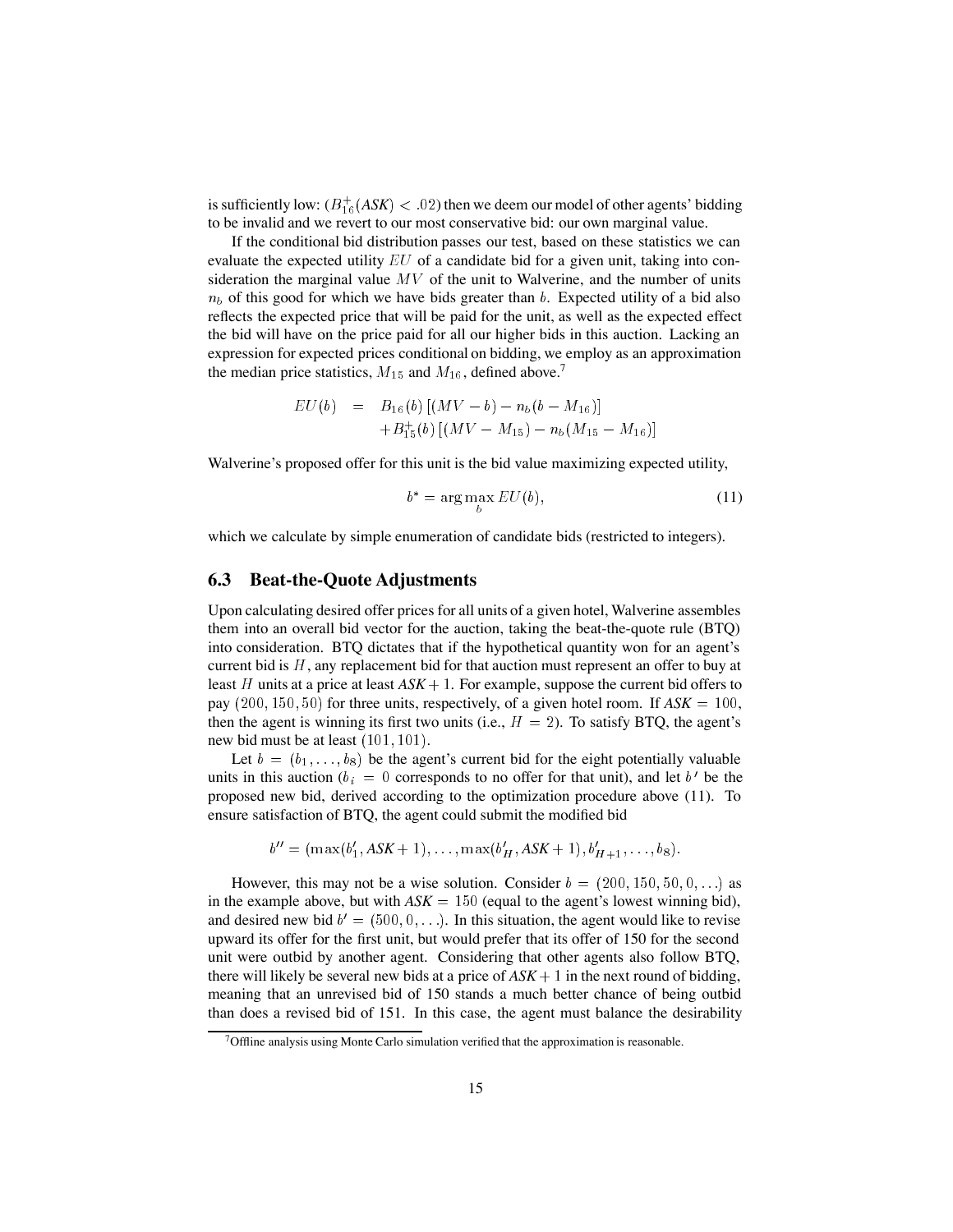of revising its bid for the first unit against its aversion to increasing its offer for the second.

Walverine decides whether to revise its bid based on a crude comparison of these factors. It assesses the value of bidding in terms of the magnitude of its desired price changes that are allowed by BTQ, and the cost of bidding in terms of the amount by which BTQ requires bidding above actual value. If this latter value exceeds the former, or a constant threshold, then Walverine refrains from submitting a revised bid. Otherwise it submits  $b''$ .

### **6.4 Analysis**

Using game data from the TAC-02 finals, we tested the utility of our bidding algorithm as well as the accuracy of the bid distributions.

Informal analysis reveals that our distributions systematically underestimate the actual values of the bids. It appears that the distributions are fairly accurate during the initial stages of the game, when our modeling assumptions hold (zero holdings, all auctions open). The deterioration in accuracy of our distributions is not a fatal problem, as our algorithm reverts to bidding marginal values when the observed price quote is judged too unlikely with respect to our estimates. Of course, more accurate distributions would enable more effective bid optimization.

Toward this end we devised an alternative bid estimation scheme, intended to correct for some of the invalid simplifying assumptions underlying our original method. <sup>8</sup> It turned out that, for the TAC-02 finals at least, the alternative distributions more closely resemble the actual distribution of bids.

To test whether the more accurate estimates actually support improved bidding, we devised a measure based on past data that determines the effectiveness of a set of bids with respect to predicted prices and other agents' actual bids. For each open hotel in each bidding round, we calculated our winnings in that auction based on various bidding strategies and the actual bids placed by other agents. We then scored each hypothetical outcome under the assumption that rooms in other open hotels were available at predicted prices.

We used this method to score bids over 256 closings (32 games times eight bidding rounds) from the TAC-02 finals, generating 1152 data points (4.5 open hotels in average bidding round). Surprisingly, bidding based on our original, nominally less accurate distributions produced superior results, to both marginal-value bidding and bidding based on the more accurate new distribution. However, a mean-difference test did not reveal the differences to be statistically significant. Future work will further test and refine our model of other agents' bid distributions.

# **7 Entertainment Trading**

Walverine's approach to entertainment trading can be considered a polar opposite of the competitive analysis approach it takes to flight and hotel buying. Equilibrium analysis

<sup>&</sup>lt;sup>8</sup>We forgo detailed specification, as this redesign effort is still in flux.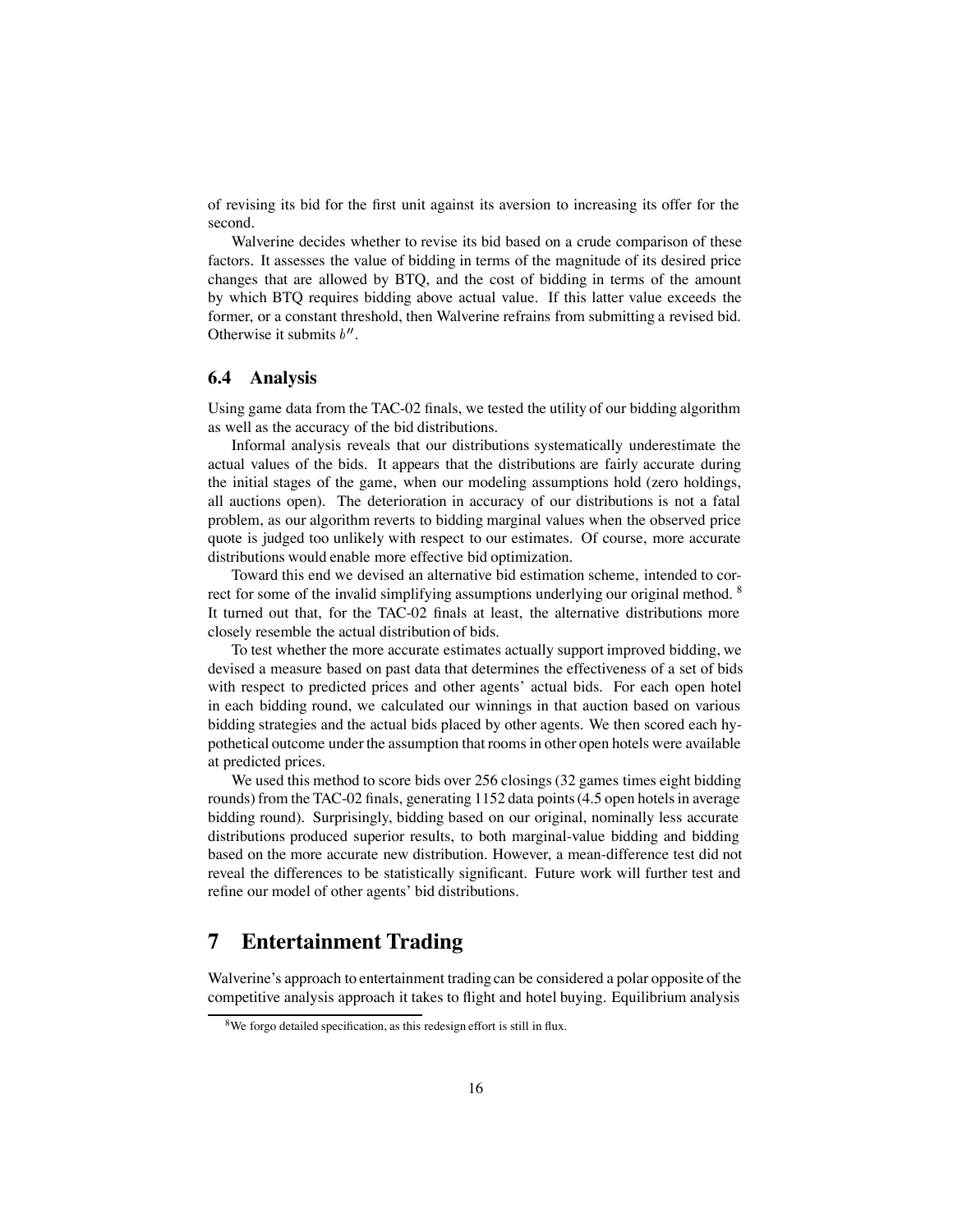has little to say about the dynamics of prices produced through continuous auctions, yet these transient behaviors seem particularly salient for effective entertainment trading. Thus, for this domain, we employ no model of the market, and no explicit calculations of the expected outcomes of alternative bid choices. Instead, Walverine adopts a *model-free*, empirical approach called *Q-learning*—a variety of*reinforcement learning* (Sutton and Barto, 1998).

#### **7.1 Learning Framework**

The idea of applying Q-learning to TAC strategies was proposed by Boadway and Precup (2001), and employed in their TAC-01 entry. This agent attempted to learn a policy for the entire TAC game, but this proved too ambitious given the time available for development and training. Inspired by their example, we sought to pursue this approach for the much more limited TAC task of entertainment trading.

The aim of Q-learning is to estimate a function  $Q : S \times A \rightarrow \mathbb{R}$ , representing the value of taking a given action in a given state. Value is typically measured by (discounted) cumulative future rewards, and the function can be represented in tabular or implicit form. From the  $Q$  function one can derive an optimal policy, namely that performing the maximally valued action in any given state. The recurrence (Bellman) equation relating values of adjacent states provides the basis for updating  $Q$  from experience of taking actions and observing state transitions and rewards.

Walverine's entertainment component considers each auction independently. We approximate the state of an entertainment auction as the settings of six parameters: *BID*, *ASK*, number of tickets held, marginal value of first unit  $(MV_1)$ , marginal value of zeroth unit  $(M V_0)$ , and game time. To keep the state space manageable, we discretized these dimensions into value sets of size 6, 6, 3, 7, 7, and 3, respectively. Marginal values provided by the optimizer summarized client preferences and provided the necessary link to our flight/hotel module.

The reward from entertainment has two components: cash flow from trading and the entertainment bonus accrued to clients at the end of the game.

In each entertainment auction, Walverine maintains an offer to buy one unit, and an offer to sell one unit (at a higher price, of course). Rather than take the offer prices as actions, however, we define the action space in terms of *offsets from marginal value*. That is, the action buy(x) means to revise its current unit buy offer to the price  $MV_1$  – x. Similarly, sell $(x)$  corresponds to a sell offer at  $MV_0 + x$ . We defined eight discrete offset values. However, rather than consider all 64 buy/sell combinations, Walverine alternates between buy and sell decisions, considering only the eight available options for each case.

### **7.2 Learning Results**

Our learning procedure encodes  $Q$  as a table. Walverine maintained two tables: one for entertainment events on days  $\{1,4\}$ , and the other for days  $\{2,3\}$ . Within each category (six auctions apiece), the learning agent shared its trading experience. Given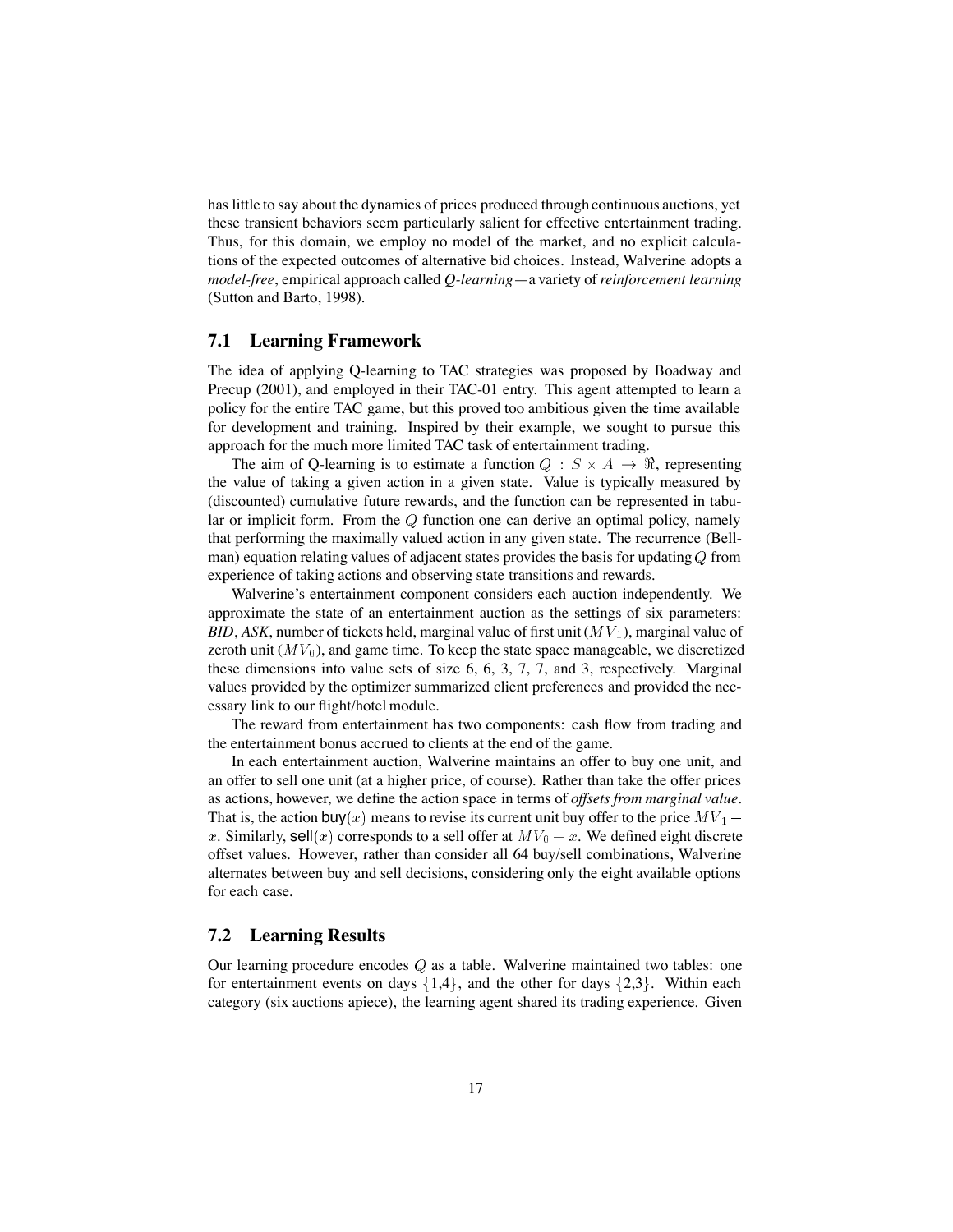the size of each table (6291 states and 16 actions<sup>9</sup>), Walverine required a great deal of training experience. We ran the Q-learning algorithm over data gathered from 14,839 games, including matches against other TAC participants during preliminary rounds, as well as many instances of self-play. Walverine employed a variety of entertainment trading policies while gathering experience, including a hard-coded strategy based on the one reportedly employed by livingagents in TAC-01 (Fritschi and Dorer, 2002). Once we had accumulated sufficient data, we ran some instances of Walverine based on preliminary learned policies, with various exploration-exploitation control methods.

Figure 2 displays a learning curve representing the evolution of Walverine's entertainment performance during the training period. We took as a baseline the value of the null (no-trading) strategy, which we determined experimentally to provide an entertainment reward (through retaining endowed tickets) of 1019 on average. As a second baseline, we evaluated the performance of the aforementioned livingagents entertainment strategy, embedded in Walverine. The performance axis of Figure 2 measures Walverine's learned entertainment strategy compared to this second baseline. In each interval of training games represented, we evaluate the policy learned based on games prior to that interval (thus the first interval represents the no-trading baseline). The evaluation consists of self-play games with half the agents following the learned entertainment policy and the other half following the livingagents entertainment strategy. By the time of the TAC-02 finals, we had reached within 50 points of the hand-coded strategy.



Figure 2: Entertainment learning curve.

It is important to note that Walverine itself underwent many changes during the learning process, which undoubtedly confounds the results. Moreover, the policies evaluated in Figure 2 retain an exploration element, except the last interval, which is

<sup>&</sup>lt;sup>9</sup>There are 15,876 distinct combinations of state variables, but many of these do not represent legal states. In all of its training, Walverine actually experienced 2588 and 2602 states, respectively, in the two auction categories.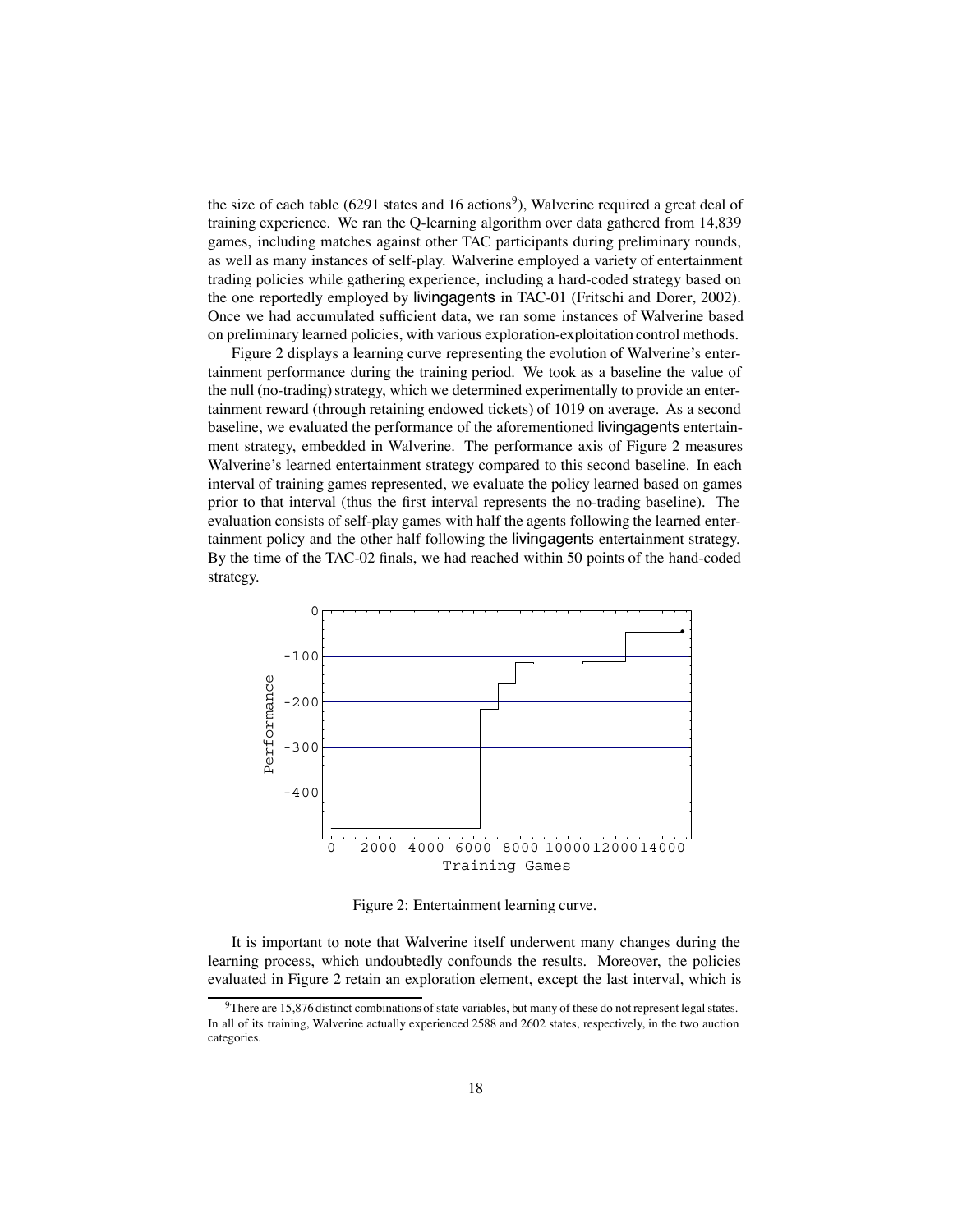| Agent                      | Final score   | CP Adj | Ent  |  |
|----------------------------|---------------|--------|------|--|
| whitebear                  | 3413          | $+66$  | 1623 |  |
| SouthamptonTAC             | 3385          | $-48$  | 1464 |  |
| Thalis                     | 3246<br>$-36$ |        | 1393 |  |
| <b>UMBCTAC</b>             | 3236          | $+55$  | 1327 |  |
| Walverine                  | 3210          | $+67$  | 1409 |  |
| livingagents <sup>10</sup> | 3181          | $-20$  | 1362 |  |
| kavayaH                    | 3099          | $-60$  | 1460 |  |
| cuhk                       | 3069          | $-24$  | 1452 |  |

Table 2: Scores during the finals. Each agent played 32 games. The second column represents our calculated adjustment due to client preference assignments. The third column presents the entertainment component of agent scores.

pure exploitation.

In the TAC-02 finals, Walverine averaged an entertainment reward of 1409, nearly 400 over the non-bidding baseline. A summary of entertainment performance by agent is included in Table 2. Interestingly, whitebear, the high scorer in TAC-02, was extremely successful on entertainment, achieving an average reward of 1623. Although Vetsikas and Selman (2003) report employing a simple entertainment strategy, the high payoff achieved suggests that there may be room for improvement through further learning in this environment.

# **8 TAC-02 Agent Performance**

#### **8.1 Tournament Results**

Average scores for the eight agents that played in the final round are posted in Table 2. See http://www.sics.se/tac for a list of participant affiliations and team leaders, as well as results from preliminary and semifinal rounds. Complete game logs are available, as for the previous TAC events.

Performance in the tournament is one relevant measure of agent quality, although we agree with those who have cautioned against focusing excessively on ranked results in the context of research competitions (Stone, 2002). One interesting question is how to measure progress over time. The two top-scoring agents in TAC-01, livingagents and ATTac-01, participated with essentially unchanged agents in TAC-02. As noted above, livingagents did quite well, assuming we ignore the bug that caused it to skip two games. ATTac was top scorer in the TAC-02 seeding rounds, but then was eliminated in the semifinals. One possible explanation is that prices during the preliminary rounds in 2002 (which ATTac uses as training data) were not sufficiently representa-

 $10$ The score of livingagents was adversely affected by missing two games. Discounting these would have led to an average score of 3393.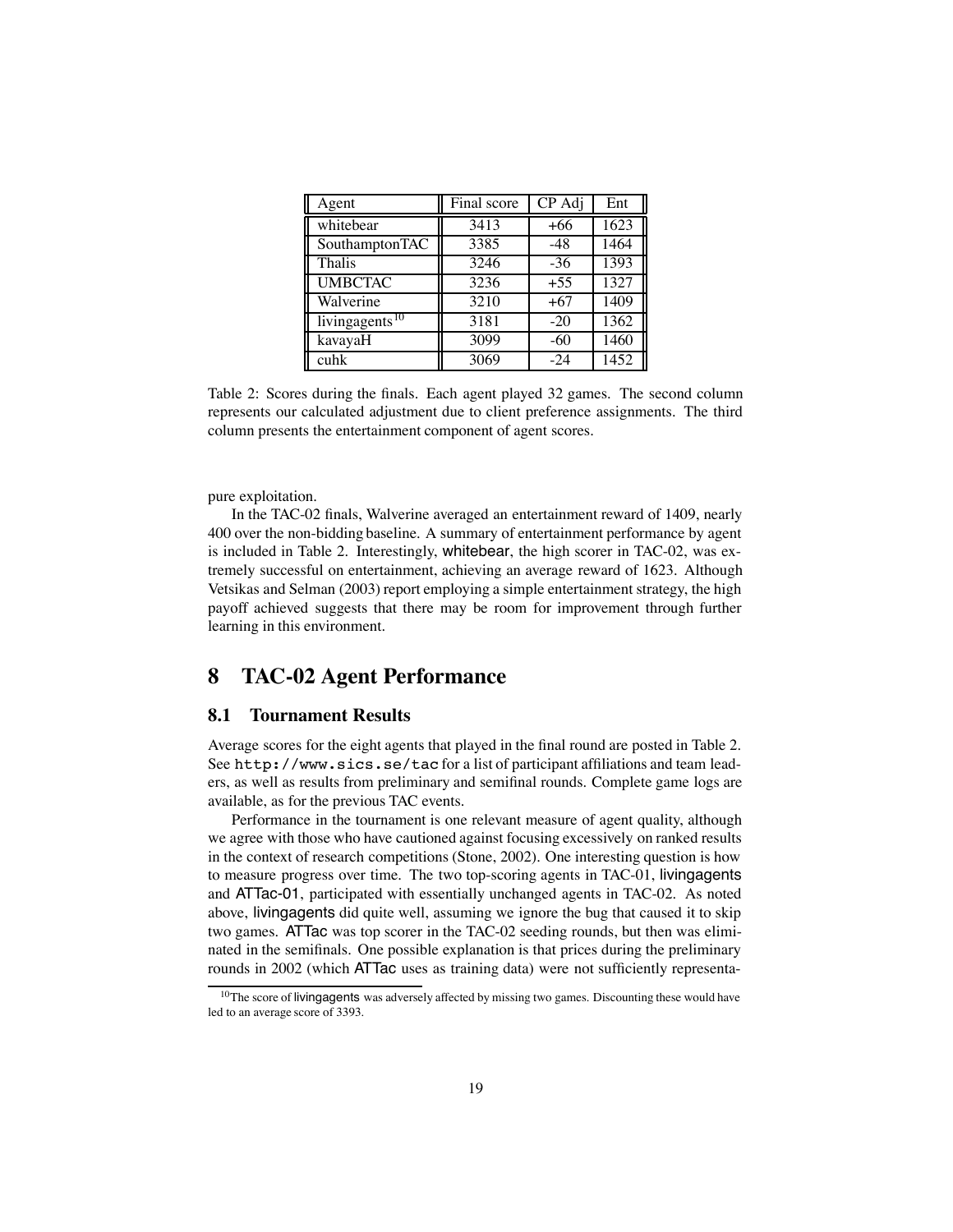| Round      | Global | <b>TAC Market</b> | TAC % | Unif. $H+E\%$ | Endowed E $%$ |
|------------|--------|-------------------|-------|---------------|---------------|
| Qualify    | 618    | 415               | 67.0  | 95.2          | 85.4          |
| Seeding    | 618    | 470               | 75.7  | 95.2          | 85.4          |
| Semi-Final | 608    | 534               | 87.7  | 95.2          | 85.5          |
| Final      | 609    | 542               | 89.1  | 94.6          | 85.0          |

Table 3: The efficiency of the TAC market compared to the global optimum. Global optimization with uniform allocation of hotel and entertainment to agents is reported as a benchmark, as is a second benchmark with uniform hotel allocation and no entertainment trading.

tive of the final rounds.<sup>11</sup> However, we believe the relatively high performance of other agents is also reflective of a general increase in competence of the field.

The two top-scoring agents in TAC-02, whitebear and SouthamptonTAC (He and Jennings, 2002), also contended in TAC-01. These agents reportedly evolved from their 2001 designs, improved through adopting refined classifications of game environments (He and Jennings, 2003), and through extensive experimentation and parameter tuning (Vetsikas and Selman, 2003).

### **8.2 TAC Market Efficiency**

Another gauge of agent effectiveness is how well they allocate travel goods, *in the aggregate*, through their market interactions. We can measure this by comparing actual TAC market allocations with ideal global allocations. Consider the total group of 64 clients, and the set of available resources: 16 hotel rooms of each type per day, plus 8 entertainment tickets of each type per day. The global optimizer calculates the allocation of resources maximizing total client utility, net of expenditures on flights assuming they are available at their initial prices. Note that this optimization neglects hotel and entertainment prices, as these are endogenous to the TAC market. The average achievable net utility, per client, in the various rounds of the TAC tournament as determined by global optimization is reported under the heading "Global" in Table 3. Average net utility achieved in the actual TAC games (also neglecting hotel and entertainment expenditures, but counting actual payments for flights) is reported under "TAC Market".

As seen in the table, we found that the TAC market achieved 89% of the optimal value, on average, over the 32 games of the TAC-02 finals. There was a steady improvement from the qualifying round (67% optimal), seeding round (76%), and semifinals (88%). It is difficult to assess this effectiveness in absolute terms, so we provide a couple of benchmarks for comparison. In "Uniform H+E", we distribute the hotel rooms and entertainment evenly across the eight agents, then optimize each agent's allocation to clients. This approach yields 95% of the globally optimal value. The relative value drops to around 85% if we distribute only the hotels, leaving agents with their original endowment of entertainment. It is perhaps surprising that simply dividing the goods

<sup>&</sup>lt;sup>11</sup>We have recently verified (using data provided by Peter Stone) that the prediction function learned by ATTac-01 indeed was much more accurate than the predictions employed by ATTac in 2002. Whether due to the 2002 training data or a bug, we cannot tell for sure.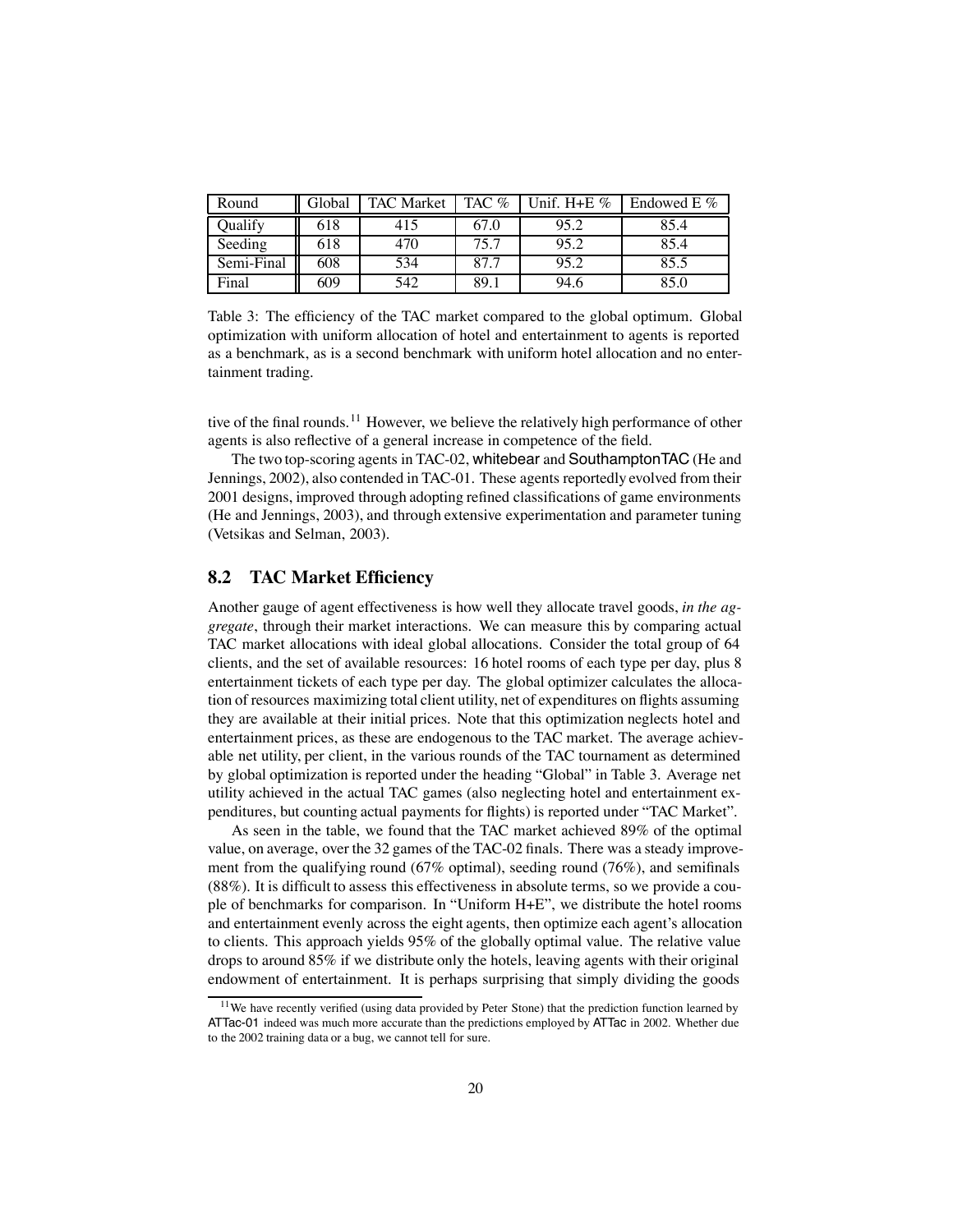uniformly achieves such a high fraction of the available surplus—better than the market if entertainment is included in the distribution.

One reason that the uniform distribution is relatively so effective is that the agents are *ex ante* symmetric, with i.i.d. clients. Potential gains from trade are thus not so great for hotels. Second, a direct allocation avoids the significant obstacles posed to agents pursuing their allotments individually through the market. Agents face substantial risk (price uncertainty, exposure due to complementarities, unknown hotel closing patterns), and this necessarily entails some loss in expected allocation quality. For example, the set of available hotels is sufficient to obtain trips for all clients (albeit shortened from desired lengths), and given a definite allocation the agent can optimize for its clients accordingly. With uncertainty, the agents may plan for longer trips than are jointly feasible, and thus wind up wasting flights, hoarding hotel rooms (to hedge), or resorting to suboptimal fallback trip options. In future work, we will investigate in greater depth the various sources of misallocation in TAC play.

# **9 Conclusions**

The hallmark of Walverine's approach is its basis in competitive analysis of the TAC travel economy. Walverine displays this characteristic most directly in its use of Walrasian competitive equilibrium to predict hotel prices, and its method for optimal bidding, which relies on the competitive property in its model of other agent's bids. The agent's hotel and flight bidding strategy is decision-analytic to the core, as every action is based on an explicit optimization with respect to its model assumptions.

As designers, we avoided empirical parameter tuning, except in the case of entertainment bidding, where we ceded *all* discretion to an automatic learning procedure. (Admittedly, we exercised subjective judgment in formulating the learning problem, inevitably introducing some bias.) Our aim is to enable sharper evaluation of our fundamental hypothesis regarding the utility of competitive analysis.

Although the results cannot be definitive, we regard Walverine's TAC-02 experience as broad validation of its underlying approach. More focused studies, for example on initial price prediction (Wellman *et al.*, 2002), are need to evaluate specific components of the agent's strategy. There is clearly room for improvement; in particular we have identified interim price prediction and modeling for optimal bidding as areas where Walverine fails to exploit available information. We intend to pursue such topics in preparing for future competitions in the TAC series.

At this writing, TAC-03 is well underway. The 2003 tournament includes a division devoted to the travel-shopping game described here (now dubbed "TAC Classic"), as well as a new game involving trading multi-faceted goods in a supply-chain context. This new game introduces several interesting strategic issues not emphasized in TAC Classic. We hope that many of the agent researchers interested in trading domains will participate in one or both of these games, and find it—as we have—a stimulating and fertile environment for developing and evaluating novel trading-agent techniques.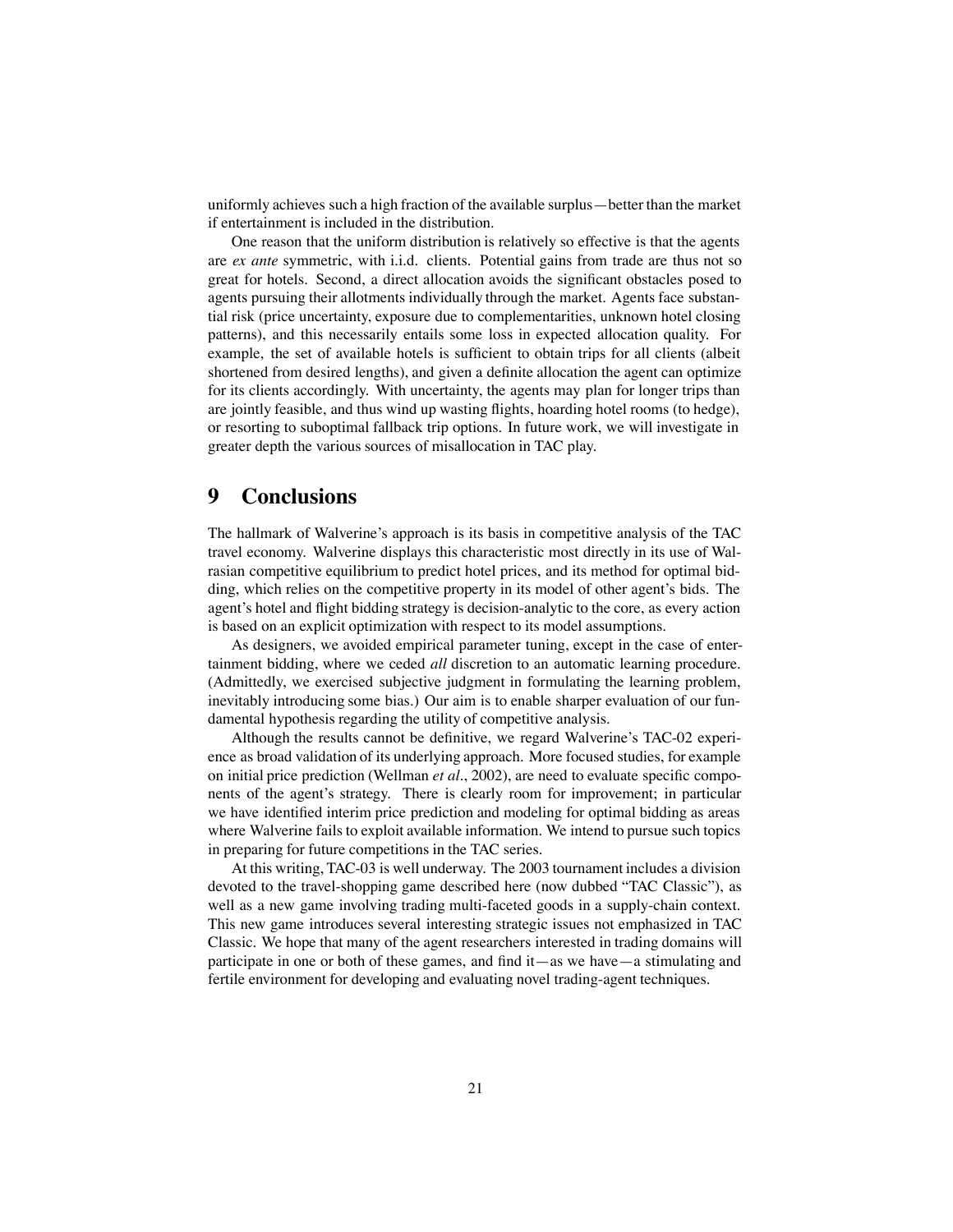### **10 Acknowledgments**

The Michigan TAC team would like to congratulate and thank SICS (in particular Erik Aurell, Joakim Ericsson, and Niclas Finne) for operating a successful TAC-02 event. Our effort in reinforcement learning benefited from the advice of Satinder Singh Baveja. We appreciate the constructive comments of our anonymous reviewers. We are also indebted to TAC agents past and present, who provided many useful lessons for Walverine. This research was supported in part by NSF grant IIS-9988715.

### **References**

- Arrow, K. J. and Hahn, F. H. (1971). *General Competitive Analysis*. Holden-Day, San Francisco.
- Aurell, E., Boman, M., Carlsson, M., Eriksson, J., Finne, N., Janson, S., Kreuger, P., and Rasmusson, L. (2002). A trading agent built on constraint programming. In *Eighth International Conference of the Society for Computational Economics: Computing in Economics and Finance*, Aix-en-Provence.
- Boadway, J. and Precup, D. (2001). Reinforcement learning applied to a multiagent system. Presentation at TAC Workshop.
- Boyan, J. and Greenwald, A. (2001). Bid determination in simultaneous auctions: An agent architecture. In *Third ACM Conference on Electronic Commerce*, pages 210– 212, Tampa, FL.
- Fourer, R., Gay, D. M., and Kernighan, B. W. (1993). *AMPL: A Modeling Language for Mathematical Programming*. Boyd & Fraser.
- Friedman, D. and Rust, J., editors (1993). *The Double Auction Market*. Addison-Wesley.
- Fritschi, C. and Dorer, K. (2002). Agent-oriented software engineering for successful TAC participation. In *First International Joint Conference on Autonomous Agents and Multi-Agent Systems*, Bologna.
- Greenwald, A. (2003a). The 2002 trading agent competition: An overview of agent strategies. *AI Magazine*, **24**(1), 83–91.
- Greenwald, A. (2003b). Bidding under uncertainty in simultaneous auctions. In *IJCAI-03 Workshop on Trading Agent Design and Analysis*, Acapulco.
- Greenwald, A. and Boyan, J. (2001). Bidding algorithms for simultaneous auctions: A case study. In *Third ACM Conference on Electronic Commerce*, pages 115–124, Tampa, FL.
- He, M. and Jennings, N. R. (2002). SouthamptonTAC: Designing a successful trading agent. In *Fifteenth European Conference on Artificial Intelligence*, pages 8–12, Lyon.